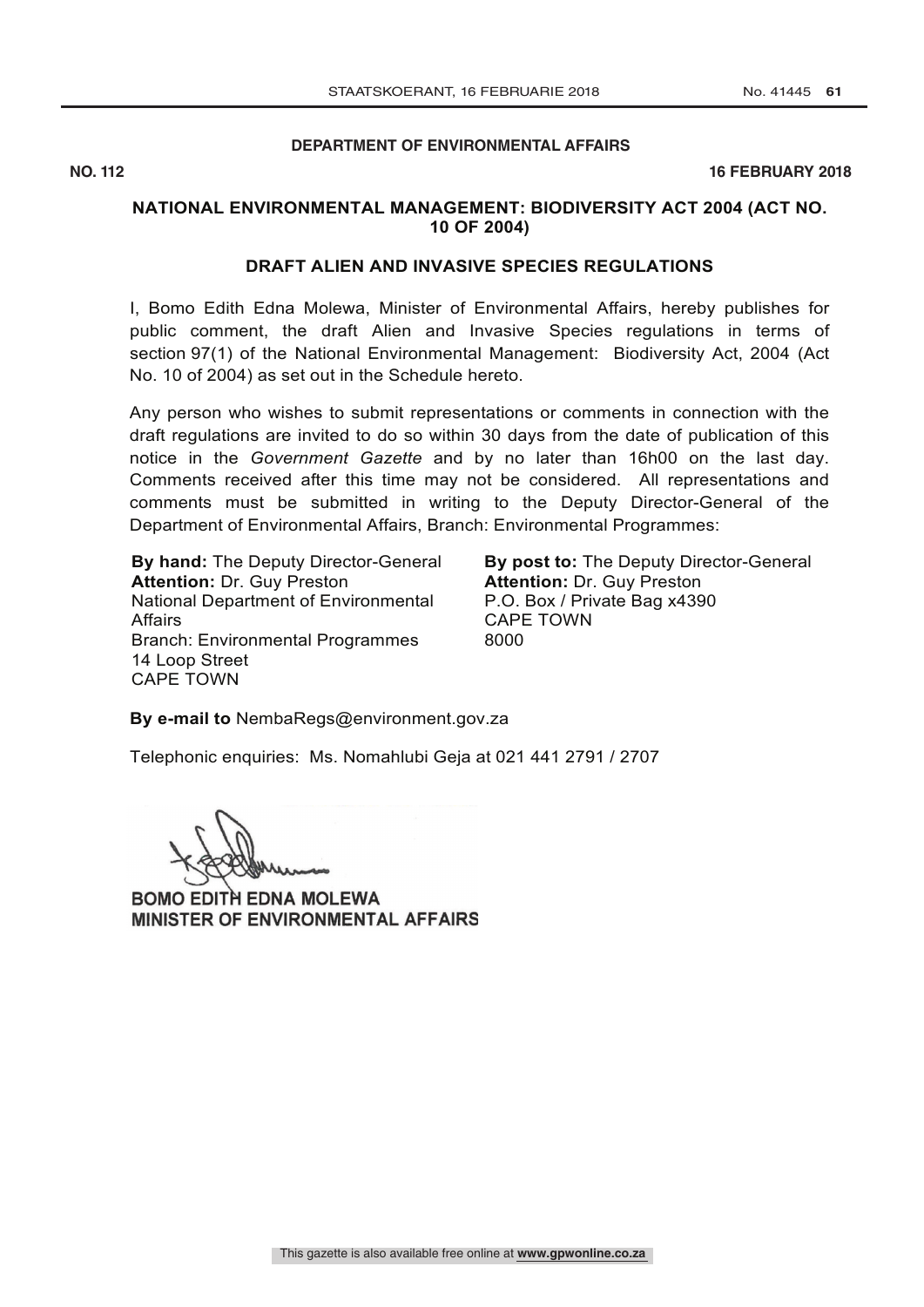#### **SCHEDULE**

## **CHAPTER 1 INTERPRETATION**

1. Definitions

## **CHAPTER 2 CATEGORIES OF LISTED INVASIVE SPECIES**

- 2. Category 1a Listed Invasive Species
- 3. Category 1b Listed Invasive Species
- 4. Category 2 Listed Invasive Species
- 5. Category 3 Listed Invasive Species

## **CHAPTER 3 RESTRICTED ACTIVITIES**

- 6. Restricted activities<br>7. General obligations
- General obligations
- 8. Import of alien species
- 9. Ports of entry

#### **CHAPTER 4 NATIONAL FRAMEWORK DOCUMENTS**

- 10. Invasive Species Monitoring, Control and Eradication Plans
- 11. National register of alien and listed invasive species
- 12. Invasive species research and biological control
- 13. National status reports

## **CHAPTER 5 REGISTERS AND NOTIFICATION**

- 14. Register of permits
- 15. Register of notifications and directives

#### **CHAPTER 6 RISK ASSESSMENT**

- 16. Risk assessment framework
- 17. Risk assessment practitioner
- 18. Risk assessment procedure
- 19. Risk assessment report

## **CHAPTER 7 ISSUING, AMENDMENT AND CANCELLATION OF PERMITS**

- 20. Nature of permit
- 21. Form and content of application for permit
- 22. Consideration of application<br>23. Decision
- **Decision**
- 24. Permit conditions
- 25. Special provisions for research, biological control, display and inter-basin transfer
- 26. Form and content of permits
- 27. Period of validity of permits

This gazette is also available free online at **www.gpwonline.co.za**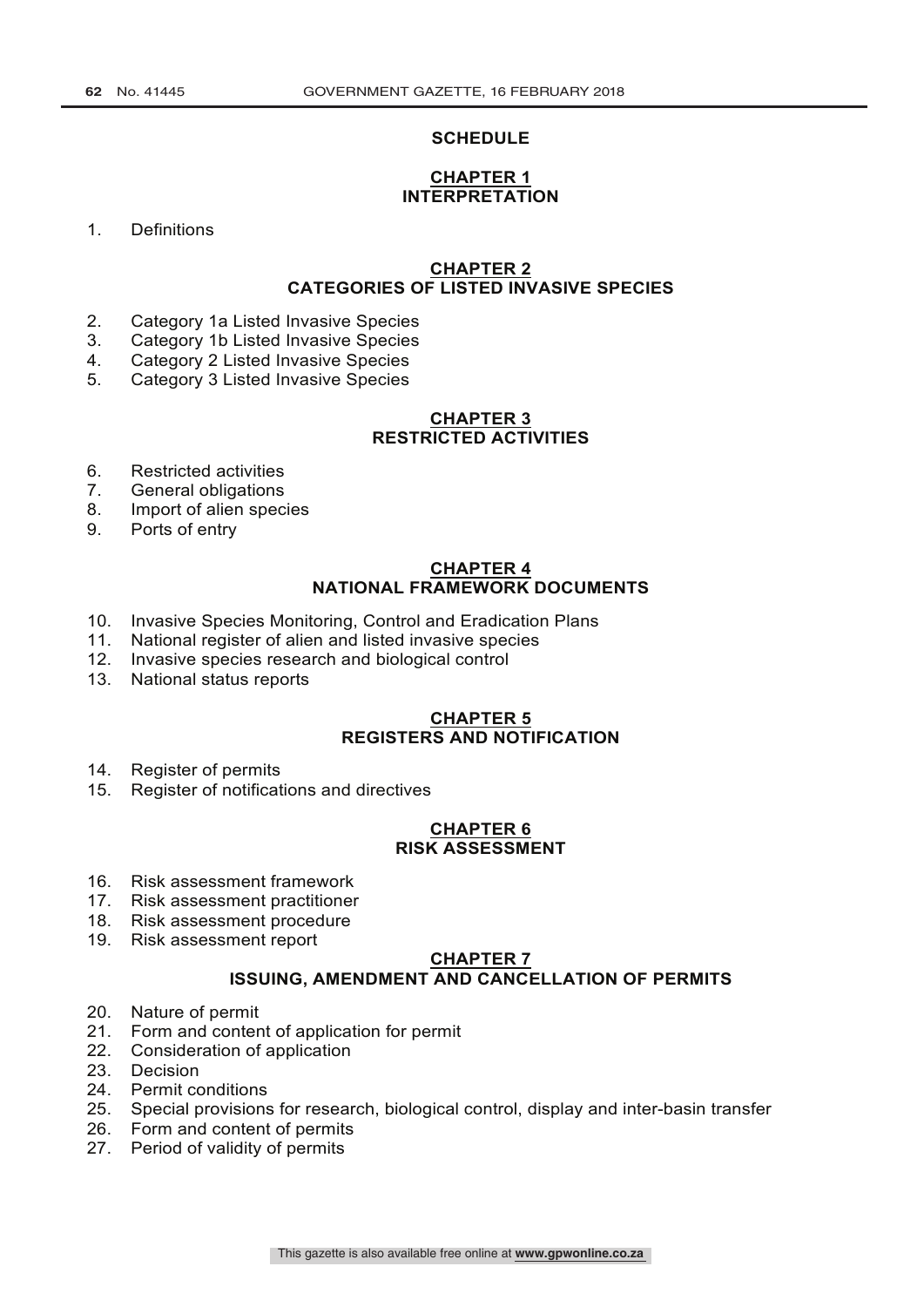- 28. Amendment of permits
- 29. Return of cancelled permits
- 30. Renewal of permits
- 31. Sale or transfer of alien and listed invasive species

## **CHAPTER 8 EMERGENCY SUSPENSION**

32. Emergency suspension of permits

## **CHAPTER 9 COMPLIANCE AND ENFORCEMENT**

- 33. Request for directives
- 34. Withdrawal of directives
- 35. Limitation of liability
- 36. Offences and penalties

# **CHAPTER 10**

# **TRANSITIONAL ARRANGEMENTS AND SHORT TITLE**

- 37. Repeal<br>38. Short tif
- Short title and commencement date

## **LIST OF ANNEXURES**

Annexure A: Fees Annexure B: Request to issue a directive in terms of regulation 32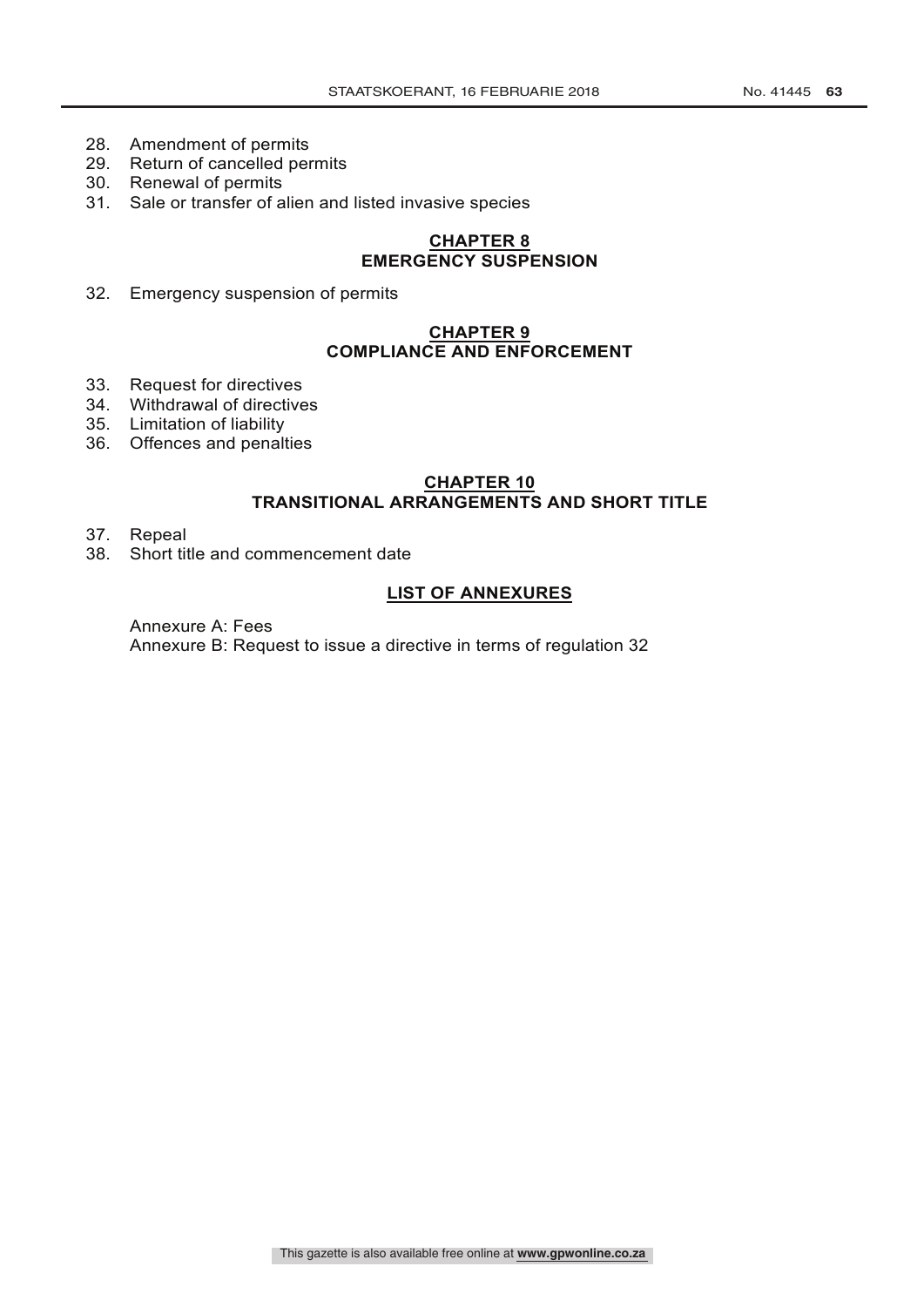## **CHAPTER 1 INTERPRETATION**

#### **1. Definitions**

In these regulations, any word or expression to which a meaning has been assigned in the Act, has the meaning so assigned and, unless the contents otherwise indicates—

**"authorised official"** means an environmental management inspector;

**"biological control"** means the use of specimens of one species for the purpose of preying on, parasitising on, damaging, killing, suppressing or controlling a specimen of another species;

"**biomass**" means organic plant matter that can be utilised—

- *(a)* as fuel or converted to fuel;
- *(b)* as an energy source;
- *(c)* as building materials including structures, furniture and other products; or
- *(d)* material used for conservation purposes;

"**botanical institution**" means an establishment where plants are grown for scientific study and for display to the public;

**"catch and release"** means the catching and release of a live fresh-water animal in the same area in which it was caught;

**"Category 1a Listed Invasive Species"** means invasive species contemplated in Regulation 2;

**"Category 1b Listed Invasive Species"** means invasive species contemplated in Regulation 3;

**"Category 2 Listed Invasive Species"** means invasive species contemplated in Regulation 4;

**"Category 3 Listed Invasive Species"** means invasive species contemplated in Regulation 5;

**"inter-basin transfer scheme"** means a man-made conveyance scheme which moves water from one river catchment where it is available, to another catchment where water is less available;

**"Invasive Species Monitoring, Control and Eradication Plan"** means a plan contemplated in section 76 of the Act and in Regulation 10;

**"off-shore island"** means the Prince Edward Islands referred to in the Prince Edward Islands Act, 1948 (Act No. 43 of 1948), or any other off-shore island in South Africa's exclusive economic zone;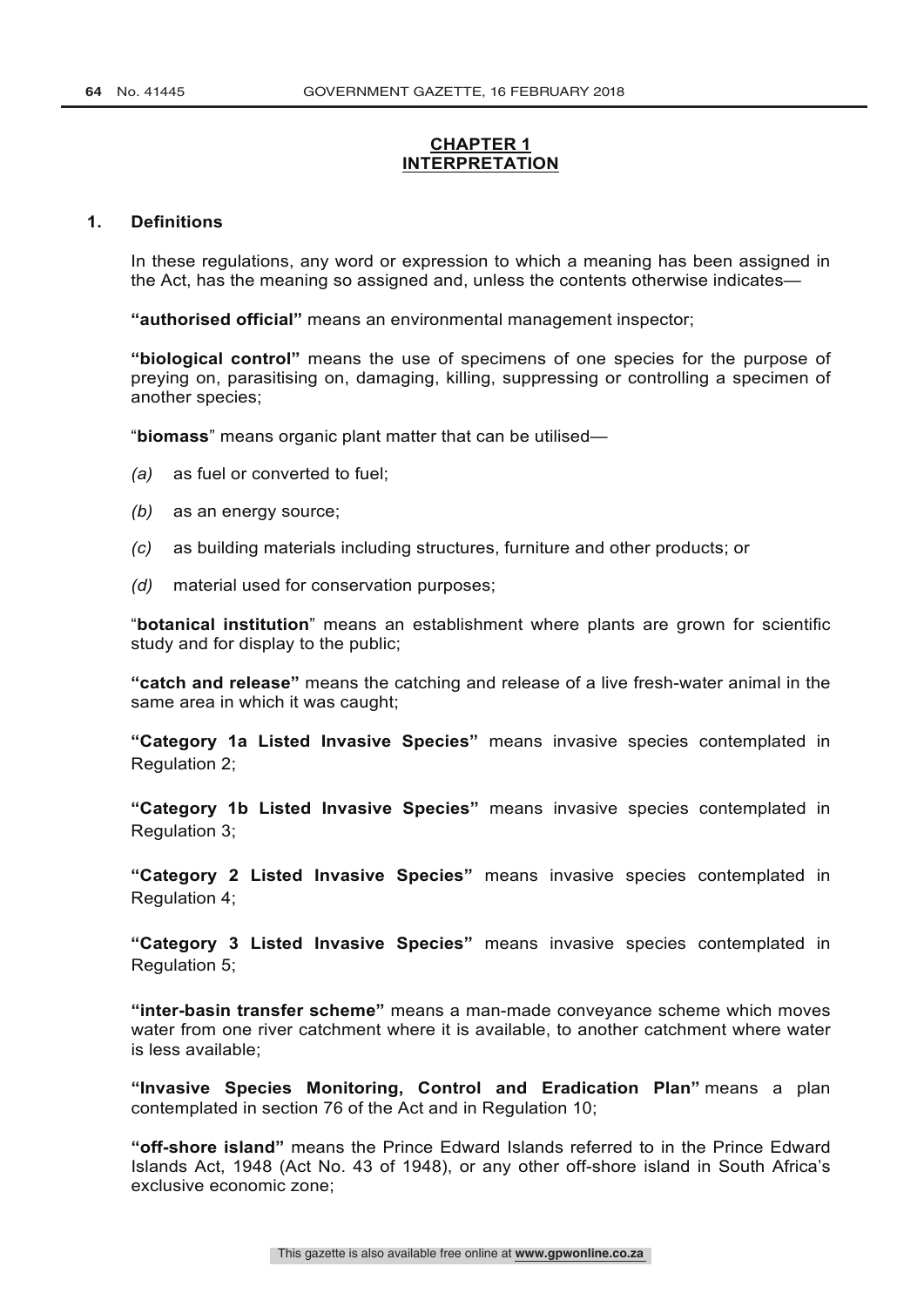**"pathway"** means the route by which a specimen of an alien or listed invasive species is transported, introduced into, dispersed or spread within the Republic, whether by natural, unnatural, deliberate or inadvertent means or by an act of omission;

**"riparian area"** means within 32 metres of the edge of a river, lake, dam, wetland or estuary, or within the 1:100 year floodline, whichever is the greater;

**"risk assessment"** means a scientific evaluation of the threat or potential threat to ecosystems, habitats, other species, the economy, the environment or human health or well-being posed by a restricted activity involving a specimen of an alien or listed invasive species in terms of Chapter 6 of these regulations;

#### **"scientific institution"** means—

- *(a)* an organ of state that is involved in research;
- *(b)* a registered research unit of a tertiary institution; or
- *(c)* a museum or herbarium;

**"these regulations"** includes any Notices published in terms of sections 66(1), 67(1), 70(1)(a), 71(3) and 71A of the Act;

**"vector"** means any object by, with or on which a specimen of an alien or listed invasive species is inadvertently or deliberately transported, dispersed or spread; and

"**zoological institution**" means a facility in which animals are confined within enclosures, displayed to the public, and in which they may also be bred.

## **CHAPTER 2 CATEGORIES OF LISTED INVASIVE SPECIES**

### **2. Category 1a Listed Invasive Species**

- (1) Category 1a Listed Invasive Species are those species listed as such by notice in terms of section 70(1)(a) of the Act as species which must be combatted or eradicated.
- (2) A person in control of a Category 1a Listed Invasive Species must—
	- *(a)* immediately take steps to combat or eradicate listed invasive species in compliance with sections 75(1), (2) and (3) of the Act; and
	- *(b)* allow an authorised official to inspect a property as provided for in terms of section 31K of the National Environmental Management Act and to monitor, assist with or implement the combatting or eradication of the listed invasive species.
- (3) If an Invasive Species Management Programme has been developed in terms of section 75(4) of the Act, a person must combat or eradicate the listed invasive species in accordance with such programme.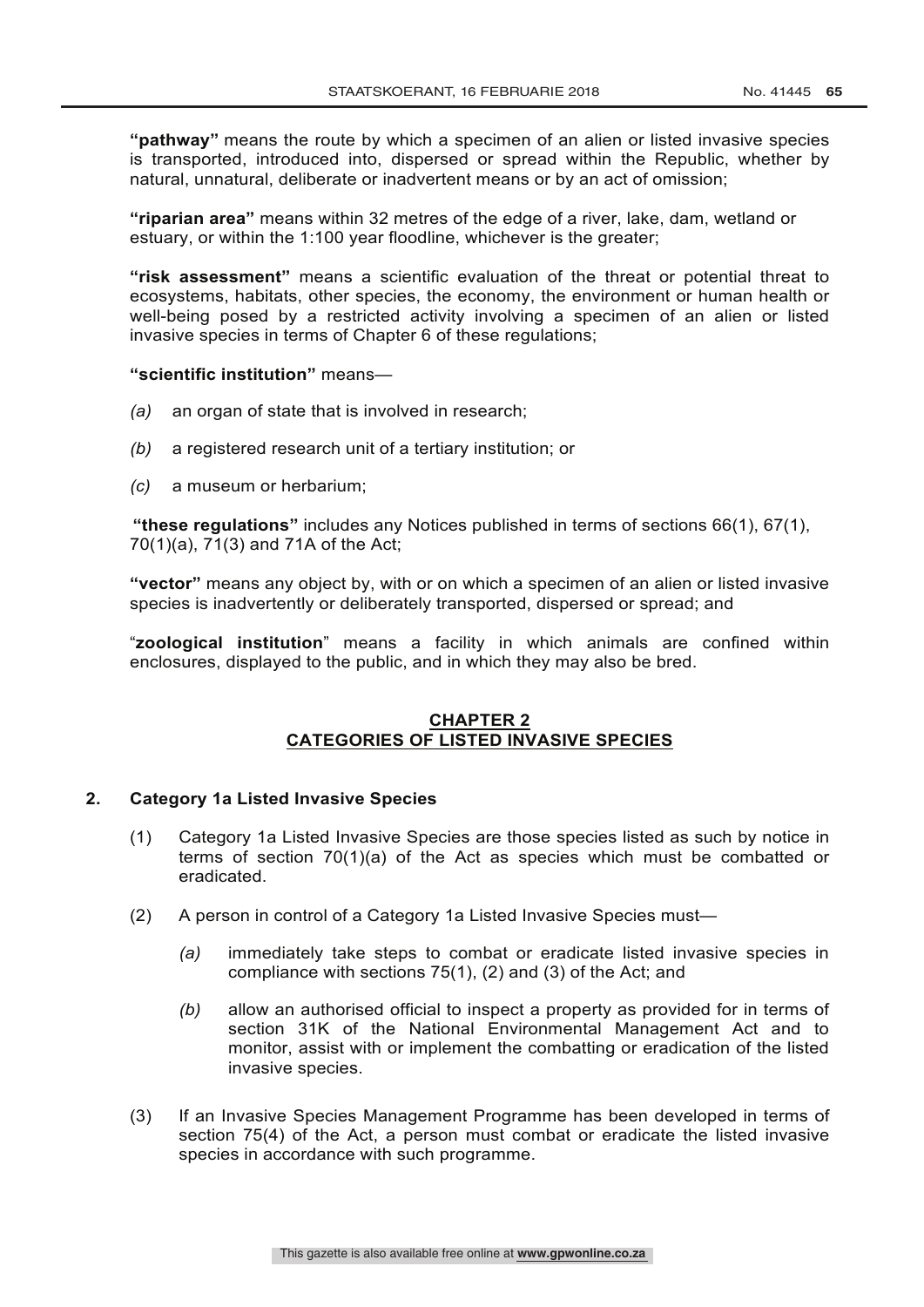### **3. Category 1b Listed Invasive Species**

- (1) Category 1b Listed Invasive Species are those species listed as such by notice in terms of section 70(1)(a) of the Act as species which must be controlled.
- (2) A person in control of a Category 1b Listed Invasive Species must control the listed invasive species in compliance with sections 75(1), (2) and (3) of the Act.
- (3) If an Invasive Species Management Programme has been developed in terms of section 75(4) of the Act, a person must control the listed invasive species in accordance with such programme.
- (4) A person contemplated in sub-regulation (2) must allow an authorised official to inspect a property as provided for in terms of section 31K of the National Environmental Management Act and to monitor, assist with or implement the control of the listed invasive species, or compliance with the Invasive Species Management Programme contemplated in section 75(4) of the Act.
- (5) The Minister may require any person to develop a Category 1b Control Plan for one or more Category 1b species, which plan must be submitted to the Minister for approval, and such Control Plan must include the following:
	- *(a)* species identification;
	- *(b)* extent of invasion;
	- *(c)* control measures to be used;
	- *(d)* an action plan or schedule including time-frames for the clearing of each species;
	- *(e)* whether or not any species can be utilised as biomass; and
	- *(g)* any other information which the Minister may require.

## **4. Category 2 Listed Invasive Species**

- (1) Category 2 Listed Invasive Species are those species listed by notice in terms of section  $70(1)(a)$  of the Act as species which require a permit to carry out a restricted activity within an area specified in the Notice or an area specified in the permit, as the case may be.
- (2) Unless otherwise indicated in the Notice, no person may carry out a restricted activity in respect of a Category 2 Listed Invasive Species without a permit.
- (3) A person in control of a Category 2 Listed Invasive Species, or person in possession of a permit, must ensure that the specimens of the species do not spread outside of the land or the area specified in the Notice or permit.
- (4) Unless otherwise specified in the Notice, any species listed as a Category 2 Listed Invasive Species that occurs outside the specified area contemplated in subregulation (1), must, for purposes of these regulations, be considered to be a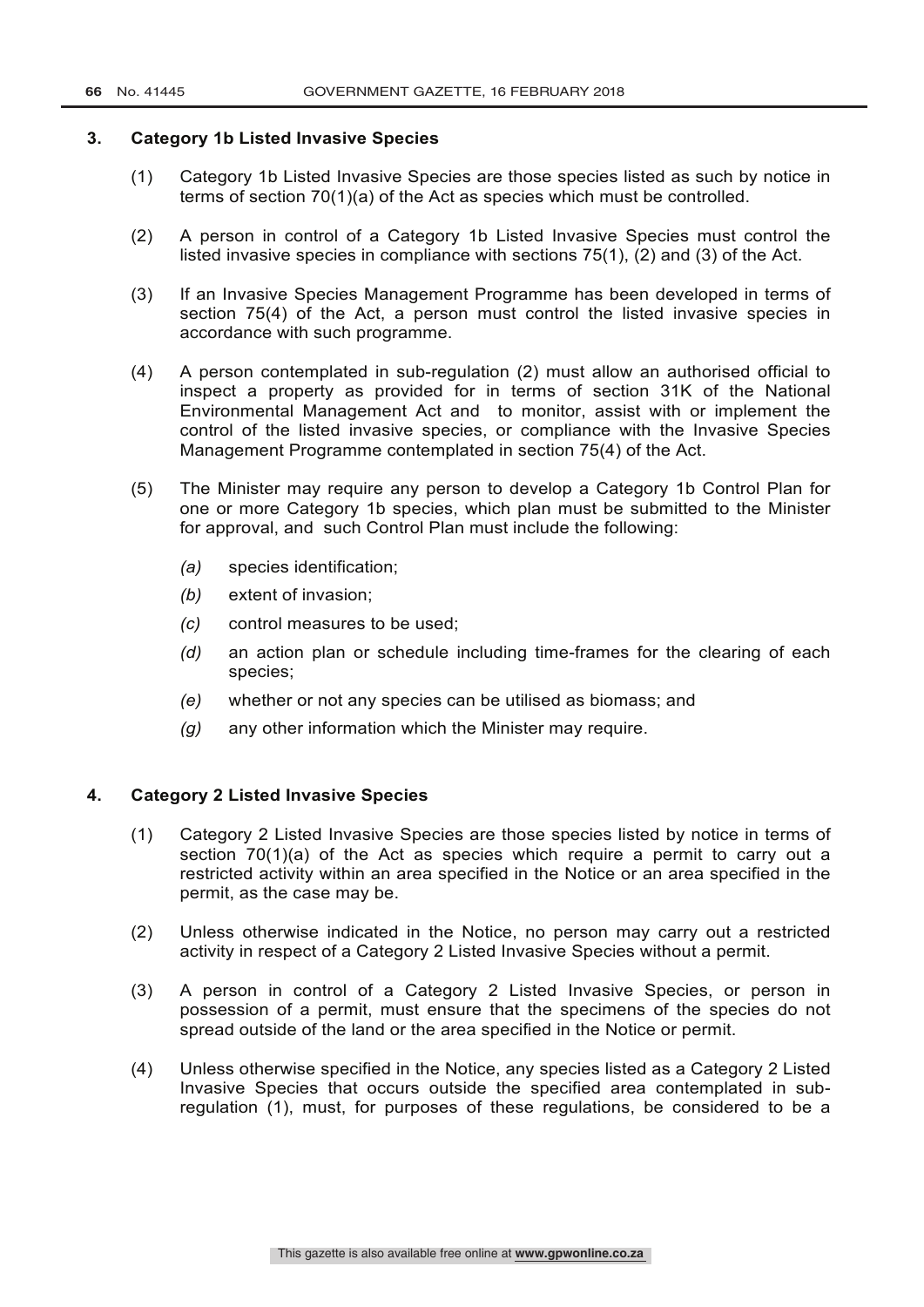Category 1b Listed Invasive Species and must be managed according to Regulation 3.

(5) Notwithstanding the specific exemptions relating to existing plantations in respect of Listed Invasive Plant Species, any person or organ of state must ensure that the specimens of such Listed Invasive Plant Species do not spread outside of the land over which they have control, or the specified area on such land, where any restricted activity is authorised in respect of any Listed Invasive Plant Species.

## **5. Category 3 Listed Invasive Species**

- (1) Category 3 Listed Invasive Species are species that are listed by notice in terms of section 70(1)(a) of the Act, as species which are subject to exemptions in terms of section 71(3) and prohibitions in terms of section 71A of Act, as specified in the Notice.
- (2) Any plant species identified as a Category 3 Listed Invasive Species that occurs in riparian areas, must, for the purposes of these regulations, be considered to be a Category 1b Listed Invasive Species and must be managed according to regulation 3.

### **CHAPTER 3 RESTRICTED ACTIVITES**

#### **6. Restricted activities**

In addition to those activities defined in terms of section 1 of the Act as restricted activities, the following activities are hereby prescribed as restricted activities:

- *(a)* spreading or allowing the spread of, any specimen of a listed invasive species;
- *(b)* releasing any specimen of a listed invasive species;
- *(c)* the transfer or release of a specimen of a listed invasive fresh-water species from one discrete catchment system in which it occurs, to another discrete catchment system in which it does not occur; or, from within a part of a discrete catchment system where it does occur to another part where it does not occur as a result of a natural or artificial barrier;
- *(d)* discharging of or disposing into any waterway, water body or the ocean, water from an aquarium, tank or other receptacle that has been used to keep a specimen of an alien species or a listed invasive freshwater species;
- *(e)* catch and release of a specimen of a listed invasive fresh-water fish or listed invasive fresh-water invertebrate species;
- *(f)* the introduction of a specimen of an alien or listed invasive species to off-shore islands; and
- *(g)* the release of a specimen of a listed invasive fresh-water fish species, or of a listed invasive fresh water invertebrate species into a discrete catchment system in which it already occurs.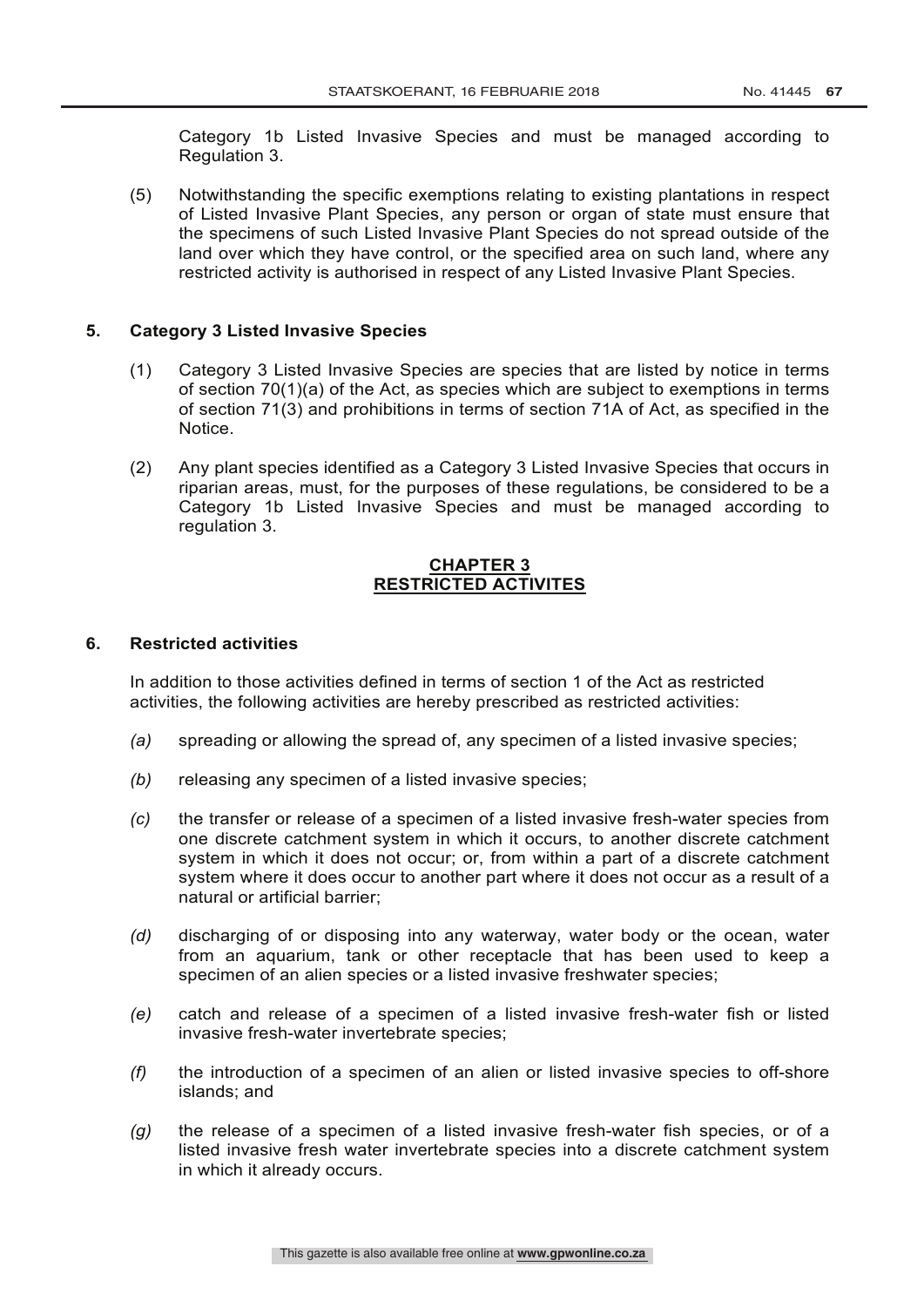## **7. General obligations**

- (1) Any landowner, occupier of land, person in control of land or any person in control of a listed category 1a, 1b and 3 invasive species must take steps to prevent the escape and spread of the species, including its growth or spread of propagules, and must take all necessary steps to control any specimen that escapes or spread.
- (2) A person entering the Republic, must upon the instruction of an Environmental Management Inspector, declare any alien or listed invasive species on their person or in their luggage at ports of entry.

## **8. Import of alien species**

Notwithstanding any Notice of exempted alien species published in terms of section 66(1) of the Act, an exempted alien specimen or any other alien specimen for which a permit is required, entering the Republic from outside the country, must be accompanied by veterinary health certificates or phytosanitary certificates as official declaration by the exporting authority that the risk of such specimen becoming a potential vector of invasive diseases or pathogens has been effectively managed.

## **9 Ports of entry for import**

A person may not import a specimen of an alien or listed invasive species through a port of entry other than the following—

- *(a)* land ports—
	- (i) Beit Bridge border post;
	- (ii) Golela border post
	- (iii) Groblersbrug border post;
	- (iv) Lebombo border post;
	- (v) Maseru border post;
	- (vi) Vioolsdrift border post; or
- *(b)* airports and harbours—
	- (i) Cape Town International Airport;
	- (ii) O.R. Tambo International Airport;
	- (iii) King Shaka International Airport;
	- (iv) Cape Town Harbour; or
	- (v) Durban Harbour.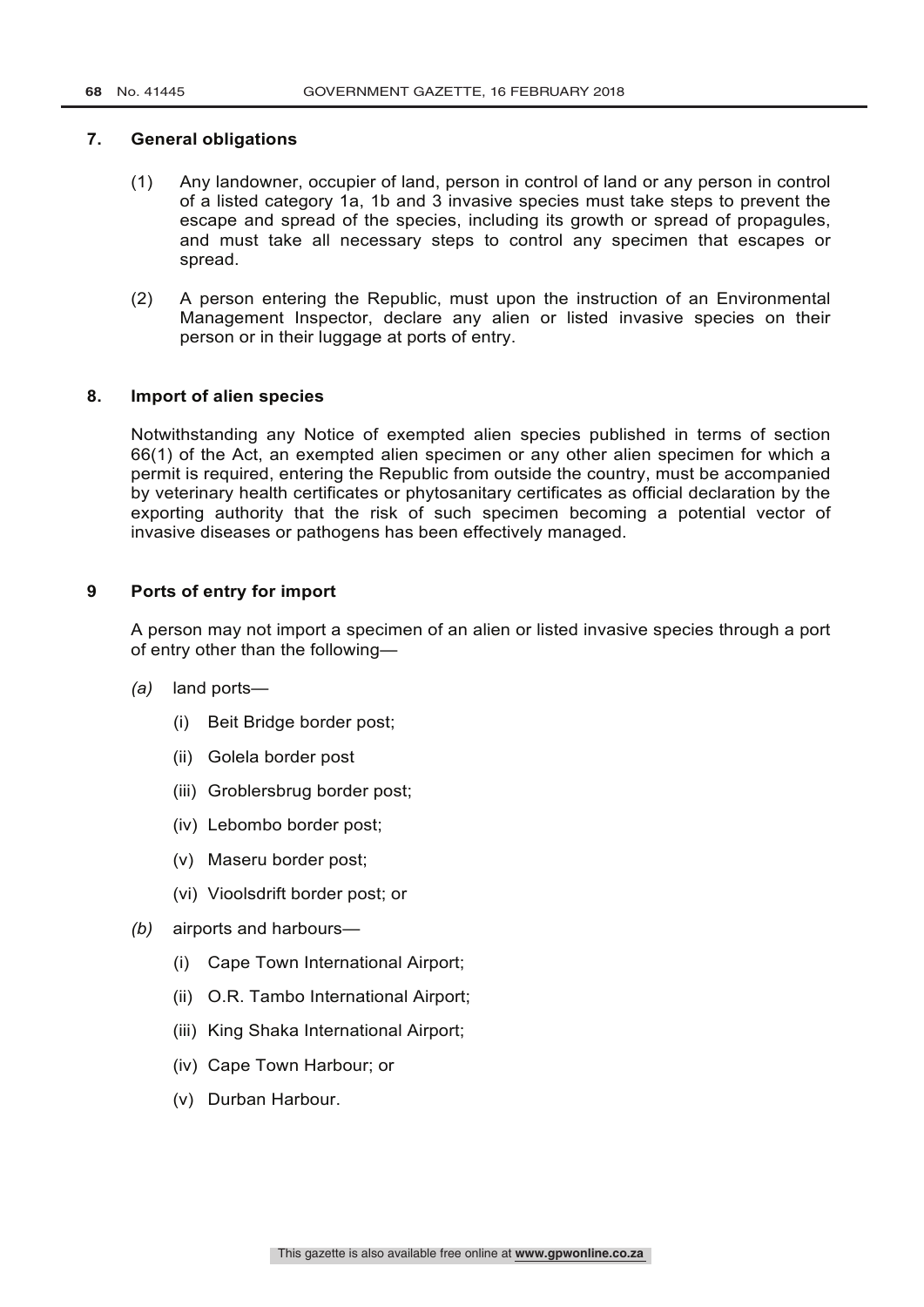## **CHAPTER 4 NATIONAL FRAMEWORK DOCUMENTS**

## **10. Invasive Species Monitoring, Control and Eradication Plans**

- (1) The Minister must-
	- *(a)* develop guidelines for the development of Invasive Species Monitoring, Control and Eradication Plans for listed invasive species as contemplated in section 76 of the Act;
	- *(b)* publish the guidelines contemplated in paragraph (a) on the Department's website; and
	- *(c)* review when necessary..
- (2) Management authorities of protected areas and organs of state in all spheres of government must—
	- *(a)* prepare their Invasive Species Monitoring, Control and Eradication Plans contemplated in section 76 of the Act based on priorities identified through the guidelines referred to in sub-regulation (1); and
	- *(b)* submit those plans to the Minister and to the Institute within 5 years of the publication of the guidelines contemplated in sub-regulation (1).
- (3) The Invasive Species Monitoring, Control and Eradication Plans referred to in subregulation (2) must be reviewed where necessary.

#### **11. National register of alien and listed invasive species**

- (1) The Minister must establish and maintain a national register of—
	- *(a)* all listed invasive species in relation to which a permit has been issued and the conditions subject to which the permit has been issued;
	- *(b)* all Invasive Species Monitoring, Control and Eradication Plans submitted to the Minister in terms of Regulation 10(2); and
	- *(c)* all Invasive Species Management Programmes developed in terms of section 75(4) of the Act.

#### **12. Invasive species research and biological control**

- (1) A proposal on any research and biological control relating to any aspect of the invasiveness or potential invasiveness of an alien species or a listed invasive species or the prevention, eradication or control of such invasive or potentially invasive species must be lodged with the Institute or a body designated by the Institute, by—
	- *(a)* any organ of state or organisation conducting or funding such research;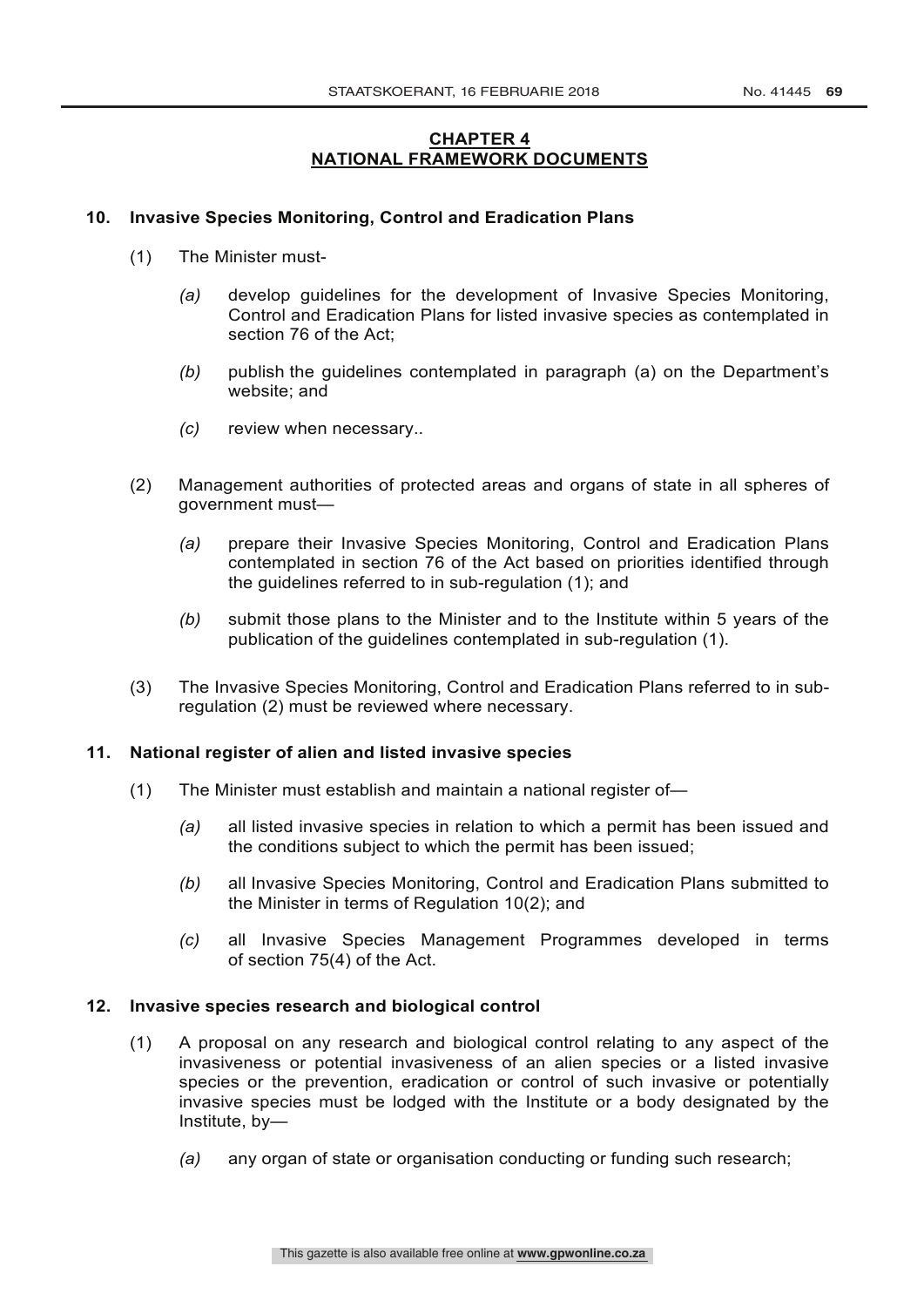- *(b)* any person conducting such research where the research is wholly or partially funded by an organ of state; or
- *(c)* any person to whom a permit is issued in terms of section 65(1) or 71(1) of the Act to carry out restricted activities for the purpose of research involving an alien or listed invasive species.
- (2) A proposal in terms of sub-regulation (1) must—
	- *(a)* be lodged prior to commencing the research;
	- *(b)* be lodged in writing; and
	- *(c)* contain the following information:
		- (i) the name of the researcher, his or her institution and contact details;
		- (ii) the species, pathway or vector being researched;
		- (iii) the hypothesis being tested;
		- (iv) the source of funding for the research; and
		- (v) the anticipated period of the research.
- (3) Any information provided in terms of sub-regulation  $(2)(c)(iii)$  is confidential.
- (4) A copy of any findings of research referred to in sub-regulation (1) must, upon completion, be lodged with the Institute and the Minister.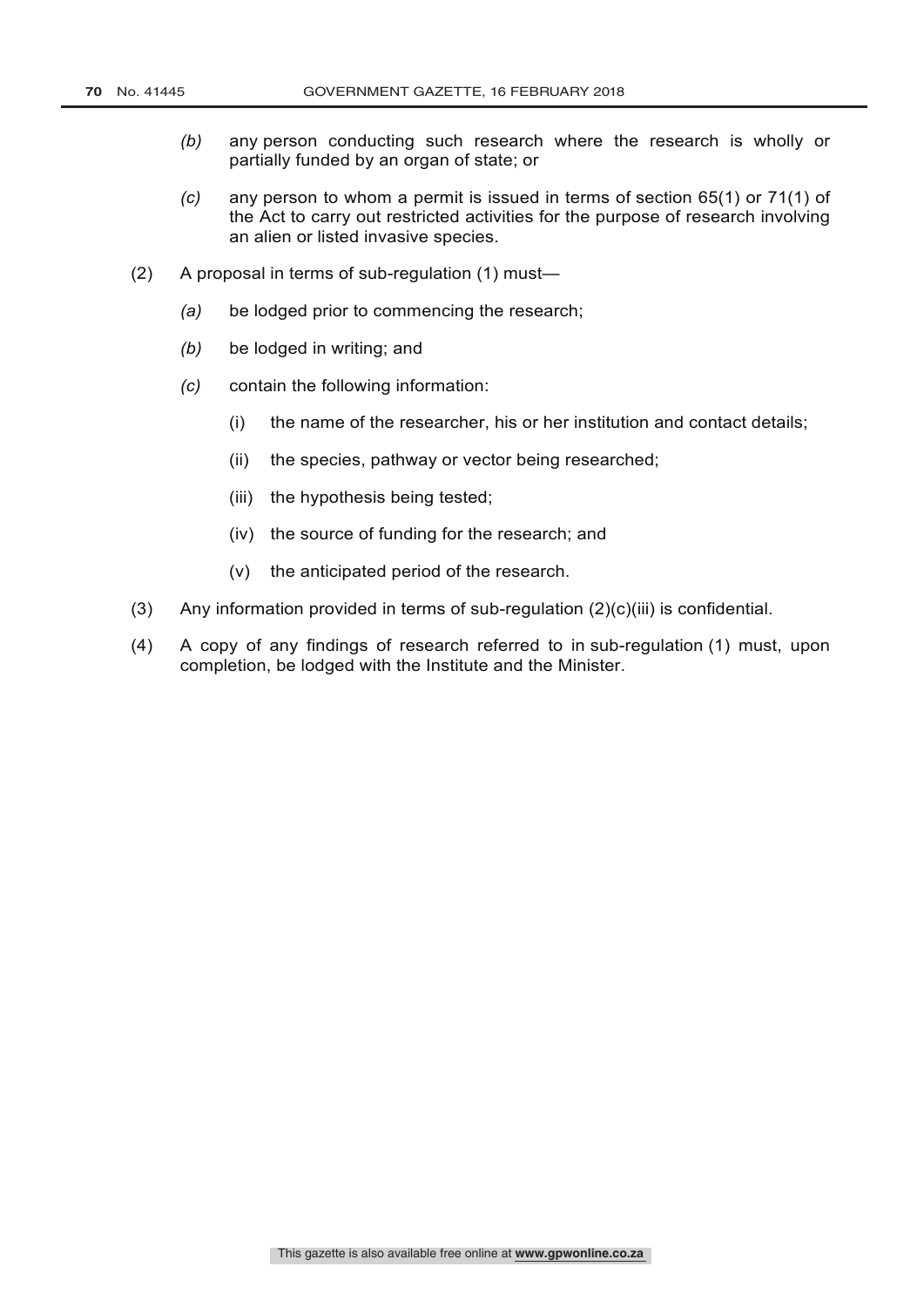#### **13. National status reports**

- (1) The Institute or a body designated by the Institute must, for the purpose of reporting as contemplated in section 11(1)(a)(iii) of the Act, submit a report on the status of listed invasive species to the Minister within three years of the date on which these regulations come into effect, and at least every three years thereafter.
- (2) A report contemplated in sub-regulation (1) must contain a summary and assessment of—
	- *(a)* the status of listed invasive species and other species that have been subjected to a risk assessment; and
	- *(b)* the effectiveness of these regulations and control measures based *inter alia* on information from—
		- (i) notifications received from owners of land regarding listed invasive species occurring on their land;
		- (ii) permits issued for listed invasive species;
		- (iii) Invasive Species Monitoring, Control and Eradication Plans received from organs of state and management authorities of protected areas; and
		- (iv) emergency interventions and enforcement actions involving listed invasive species.
- (3) In preparing a report contemplated in sub-regulation (1), the Institute must carry out the research and monitoring necessary to identify the matters contemplated in sub-regulation (2).

## **CHAPTER 5 REGISTERS AND NOTIFICATION**

## **14. Register of permits**

The issuing authority must—

- *(a)* establish and maintain a register of—
	- (i) all permits, including integrated permits, issued by that issuing authority;
	- (ii) all permits that were refused;
	- (iii) all permits issued by that issuing authority that were subsequently cancelled or suspended; and
	- (iv) all risk assessments that have been carried out in terms of sections 65(2) and 71(2) of the Act;
- *(b)* record in the register contemplated in paragraph *(a)*—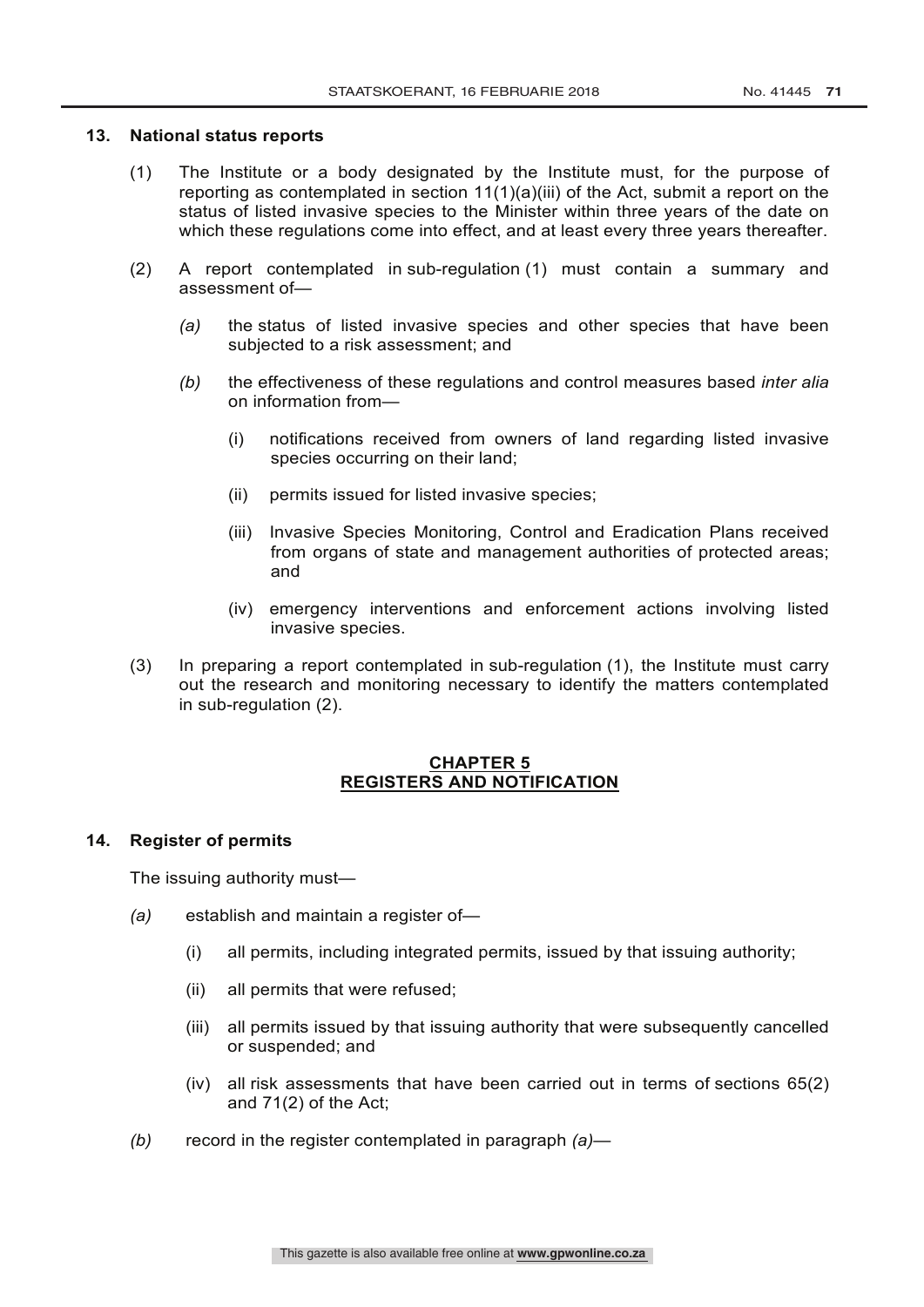- (i) in the case of applications that were granted, the unique number assigned to each permit;
- (ii) the scientific and common name of the species for which the permit was issued, refused or cancelled;
- (iii) whether the species was subjected to a risk assessment;
- (iv) the restricted activity for which the permit was issued;
- (v) any conditions under which the permit was issued;
- (vi) the date on which the permit was issued;
- (vii) the period of validity of the permit; and
- (viii) the location where the restricted activity is to be carried out; and
- *(c)* provide the Institute with a copy of the register.

#### **15. Register of notifications and directives**

A competent authority must—

- *(a)* establish and maintain a register of-
	- (i) all notifications received in terms of section 73(2)(a) of the Act;
	- (ii) the directives issued in terms of sections 69(2) or 73(3) of the Act; and
	- (iii) all Invasive Species Monitoring, Control and Eradication Plans contemplated in regulation 10(2); and
- *(b)* provide the Department and the Institute with a copy of the register.

#### **CHAPTER 6 RISK ASSESSMENT**

## **16. Risk assessment framework**

- (1) A risk assessment undertaken for an application for an import permit for an alien species, or for the growing, breeding or in any other way propagating or causing to multiply of a listed invasive species, must consider—
	- *(a)* information regarding the relevant species, including—
		- (i) the taxonomy of the species, including its class, order, family, scientific name if known, genus, scientific synonyms and common names of the species;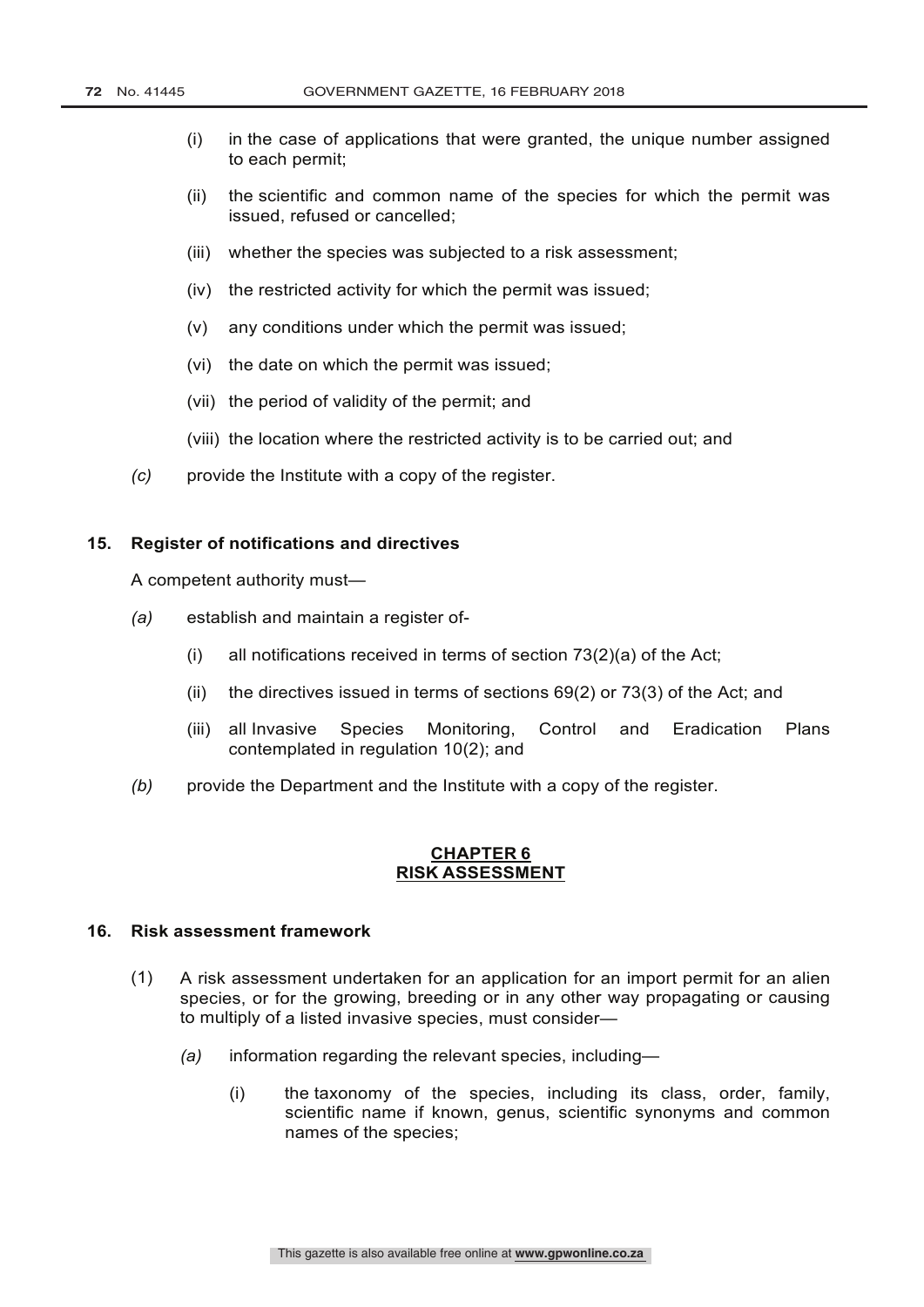- (ii) the originating environment of the species, including climate, extent of geographic range and trends;
- (iii) persistence attributes of the species, including reproductive potential, mode of reproduction, dispersal mechanisms and undesirable traits;
- (iv) invasive tendencies of the species elsewhere and of close taxonomic relatives in South Africa and elsewhere;
- (v) the history of domestic propagation or cultivation of the species, introductions and the extent of naturalisation in South Africa and elsewhere;
- (vi) nutritional or dietary requirements of the species and, where applicable, whether it has a specialist or generalist diet;
- (vii) the ability of the species to create significant change in an ecosystem; and
- (viii) the potential to hybridise with other species and to produce fertile hybrids; and
- *(b)* information regarding the restricted activity in respect of which the permit is sought, including—
	- (i) the nature of the restricted activity;
	- (ii) the reason for the restricted activity;
	- (iii) the location where the restricted activity is to be carried out;
	- (iv) the number and, where applicable, the gender of the specimens of the species involved; and
	- (v) the intended destination of the specimens, if they are to be translocated; and
- *(c)* information regarding the receiving environment, including—
	- (i) climate match;
	- (ii) habitat;
	- (iii) disturbance regimes;
	- (iv) the presence of natural enemies, predators and competitors; and
	- (v) the presence of potentially reproductive compatible species.
- (2) A risk assessment carried out in terms of sub-regulation (1) must identify—
	- *(a)* the probability that the species will naturalise in the area in which the restricted activity is to be carried out or in any other area elsewhere in the Republic;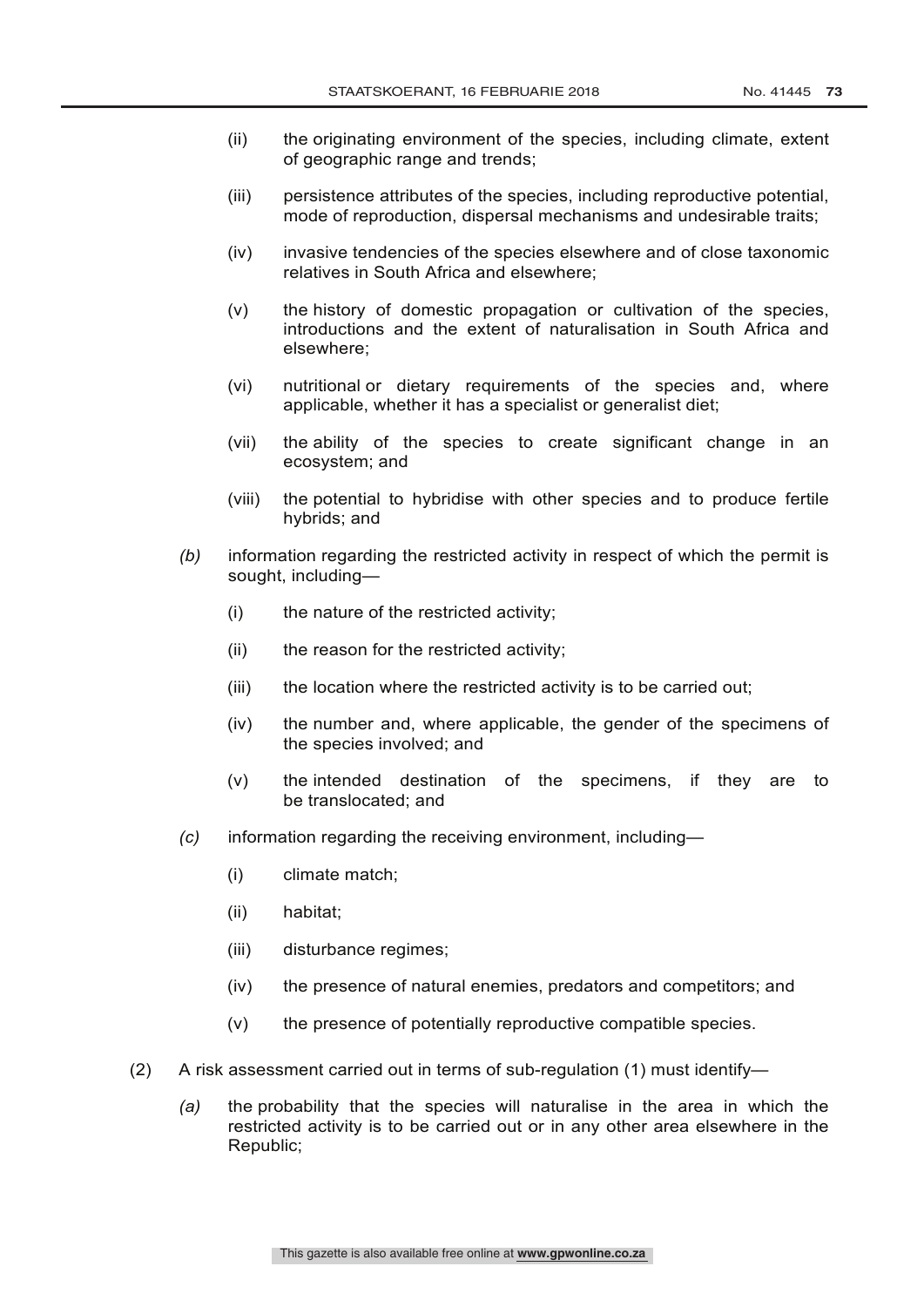- *(b)* the possible impact of the species on the biodiversity and sustainable use of natural resources of—
	- (i) the area in which the restricted activity is to be carried out; and
	- $(ii)$  in any other area elsewhere in the Republic:
- *(c)* the risks of the specimen serving as a vector through which specimens of other alien species may be introduced;
- *(d)* the risks of the method by which a specimen is to be introduced or the restricted activity carried out serving as a pathway through which specimens of other alien species may be introduced; and
- *(e)* any measures proposed in order to manage the risks.
- (3) Based on the information in sub-regulations (1) and (2), a risk assessment must consider—
	- *(a)* the likelihood of the risks being realised;
	- *(b)* the severity of the risks and consequences of the realisation of the risks for other species, habitats and ecosystems;
	- *(c)* the potential costs associated with the control of the species to minimise harm to biodiversity; and
	- *(d)* options for minimising the potential risks.
- (4) Notwithstanding the provisions of sub-regulation (2), an assessment of the risks and potential impacts on biodiversity for the importation into the Republic or the introduction into a province, of a specimen of an alien species or listed invasive species which was introduced into the Republic more than five years prior to the date on which these regulations come into effect, need only consider the matters contemplated in sub-regulations (2)*(d)*, *(e)* and (3).
- (5) A risk assessment undertaken for an application for a permit to undertake any other restricted activity not mentioned in sub-regulation (1), must consider—
	- *(a)* information regarding the relevant species, including—
		- (i) the taxonomy of the species, including its class, order, family, genus, scientific name, scientific synonyms and common names of the species; and
		- (ii) the source or place of origin of the species including the area, the type of facility and environmental parameters where species are kept;
	- *(b)* information regarding the restricted activity in respect of which the permit is sought, including—
		- (i) the nature of the restricted activity;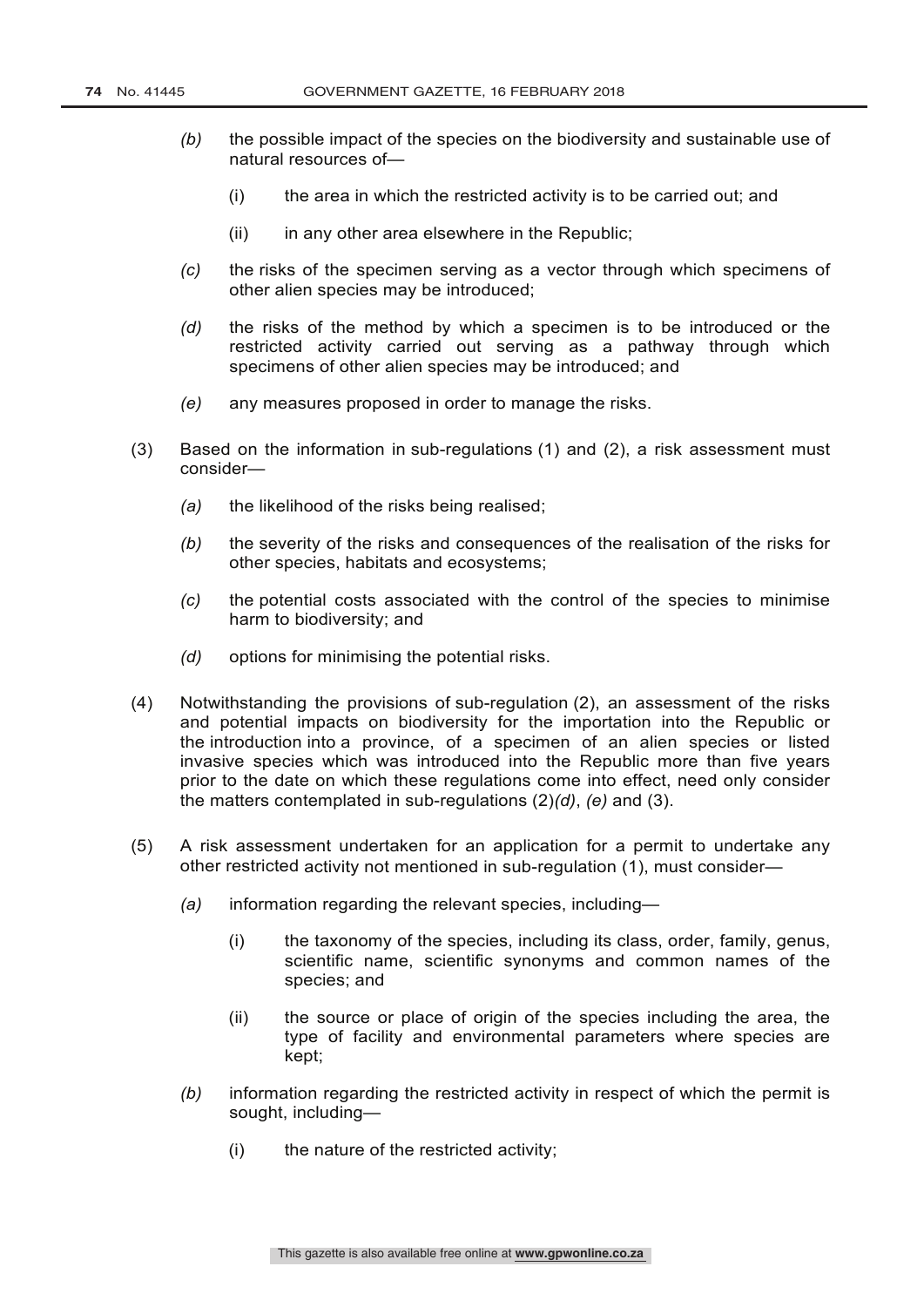- (ii) the reason for the restricted activity;
- (iii) the location and GPS coordinates where the restricted activity is to be carried out;
- (iv) the number and the sex of the specimens of the species involved; and
- (v) intended destination of the specimens, if they are to be translocated;
- *(c)* the possible impact of the species on the biodiversity and sustainable use of natural resources of—
	- (i) the area (Province and District) in which the restricted activity is to be carried out; and
	- (ii) in any other area elsewhere in the Republic; and
- *(d)* any measures proposed in order to manage the risks.
- (6) Notwithstanding the provisions of sub-regulations (1), (2), (3), (4) and (5), the issuing authority may determine the information which must be considered in a risk assessment.
- (7) Notwithstanding the provisions of sub-regulations (1), (2) , (3), (4) and (5), the issuing authority may request the applicant to provide additional information.

#### **17. Risk assessment practitioner**

- (1) A risk assessment contemplated in regulation 16(1) must be undertaken by a risk assessment practitioner.
- (2) Notwithstanding sub-regulation (1), the Institute or the issuing authority may undertake the risk assessment.
- (3) A risk assessment practitioner contemplated in sub-regulation (1) must—
	- *(a)* have knowledge of the Act, these regulations and any guidelines that have relevance to the proposed application;
	- *(b)* have expertise in biodiversity matters;
	- *(c)* have expertise in conducting risk assessments;
	- *(d)* consult at least one relevant expert; and
	- *(e)* be in compliance with any requirements of the Natural Scientific Professions Act, 2003 (Act No. 27 of 2003).
- (4) The applicant must take all reasonable steps to verify whether the risk assessment practitioner complies with sub-regulation (3).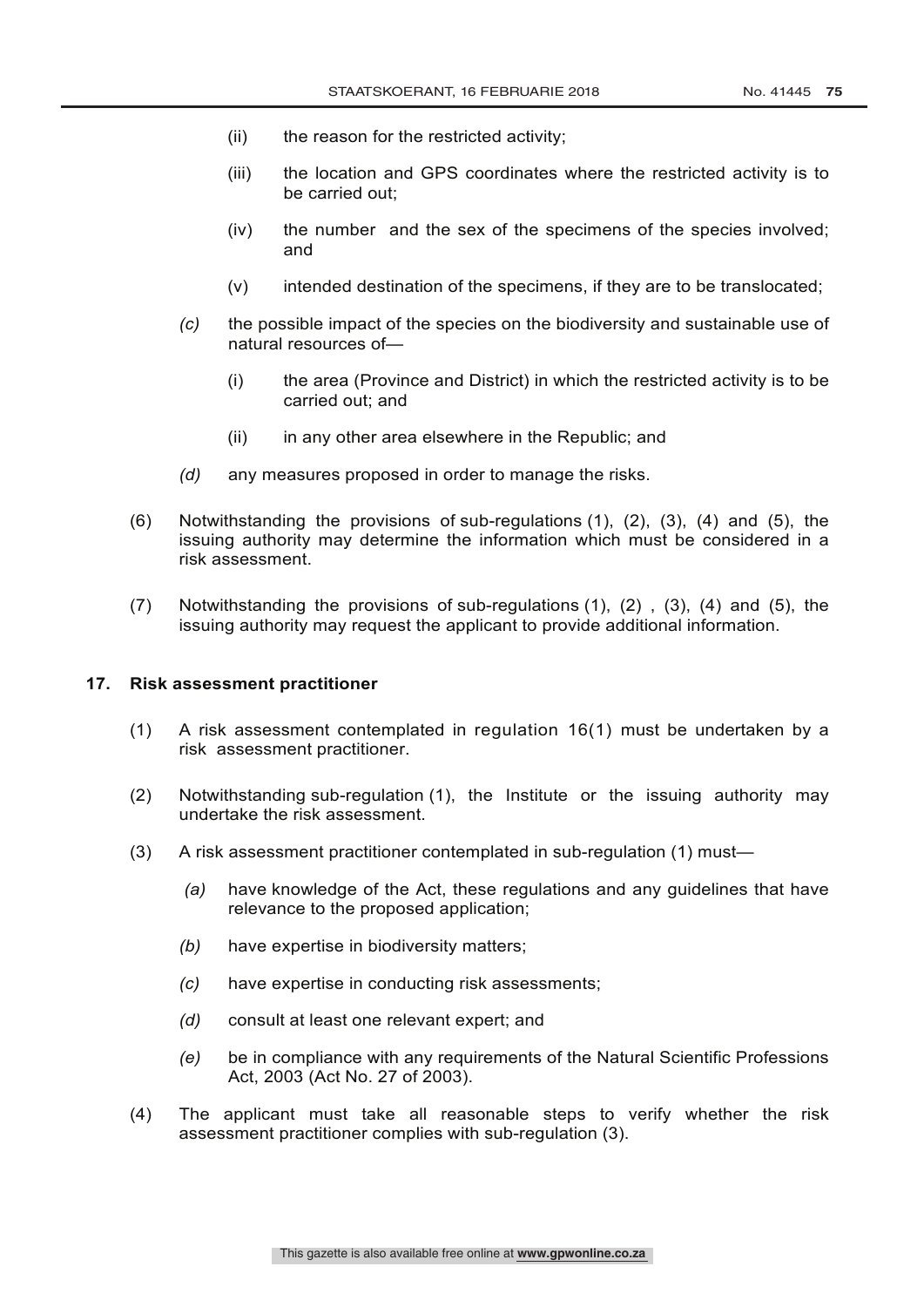(5) The issuing authority may determine whether a risk assessment practitioner is required to undertake a risk assessment in terms of regulation 16(5).

#### **18. Risk assessment procedure**

- (1) A risk assessment must be undertaken in accordance with the provisions of Regulation 16.
- (2) The applicant must provide the person undertaking the risk assessment with access to all information at the disposal of the applicant regarding the application, whether or not such information is favourable to the applicant.
- (3) The risk assessment report must be submitted, with the application, to the issuing authority.

## **19. Risk assessment report**

- (1) A risk assessment report must contain the following details:
	- *(a)* The personal details and qualifications of the risk assessment practitioner carrying out the risk assessment;
	- *(b)* the personal details and qualifications of the expert consulted as required in regulation  $17(3)(e)$ ;
	- *(c)* the risk of invasion as a result of the issuing of the permit;
	- *(d)* key economic, social and ecological considerations that will guide a decision on whether or not to issue a permit;
	- *(e)* any risk management measures that must be applied;
	- *(f)* a recommendation on whether or not a permit should be issued; and
	- *(g)* any conditions or control measures that should apply if a permit is to be issued.
- (2) A risk assessment report prepared in terms of sub-regulation (1) may be submitted by the issuing authority to the Institute for scientific review.
- (3) The applicant will be responsible for the cost associated with the review.

## **CHAPTER 7 ISSUING, AMENDMENT AND CANCELLATION OF PERMITS**

#### **20. Nature of a permit**

- (1) A permit to authorise the carrying out of restricted activities, may be issued for—
	- *(a)* multiple restricted activities;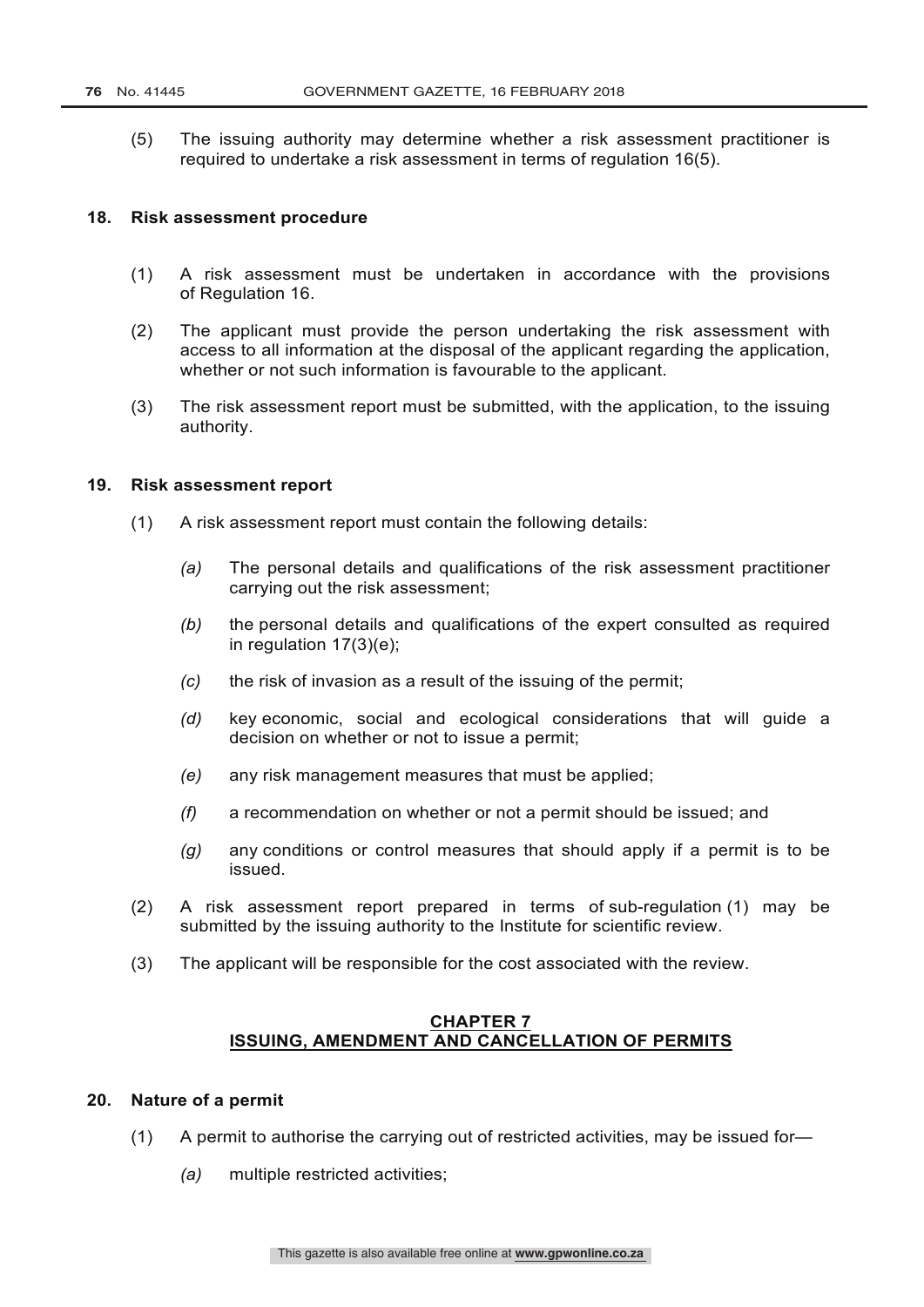- *(b)* multiple specimens of a species;
- *(c)* multiple species; or
- *(d)* multiple instances of the same restricted activity.
- (2) Notwithstanding the provision of sub-regulation (1)*(d)*, a permit for the import into the Republic, including introduction from the sea, of an alien or listed invasive species is valid for one consignment unless otherwise specified in the permit.

## **21. Form and content of application for permit**

- (1) An application for a permit contemplated in sections 65(1) or 71(1) of the Act must be made on a form obtained from the issuing authority.
- (2) An application referred to in sub-regulation (1) must—
	- *(a)* be made by the person to whom the permit must be issued or by such person's duly authorised representative;
	- *(b)* be accompanied by the applicable application fee specified in Annexure A;
	- *(c)* be accompanied by the details of the risk assessment practitioner;
	- *(d)* be accompanied by the risk assessment report contemplated in Regulation 19;
	- *(e)* include any other additional information as may be required by the issuing authority; and
	- *(f)* be lodged—
		- (i) with the issuing authority together with such additional copies as may be required by the issuing authority;
		- $(ii)$  in a manner as required by the issuing authority; and
		- (iii) with the original or certified documentation in support of the application, if required by the issuing authority.
- (3) Notwithstanding the provisions of sub-regulation (2)(b)—
	- *(a)* payment of the applicable application fee as set out in Annexure A does not apply to organs of state; and
	- *(b)* payment of the applicable application fee as set out in Annexure A may be waived for scientific institutions.

## **22. Consideration of application**

(1) The issuing authority must, on receipt of an application for a permit—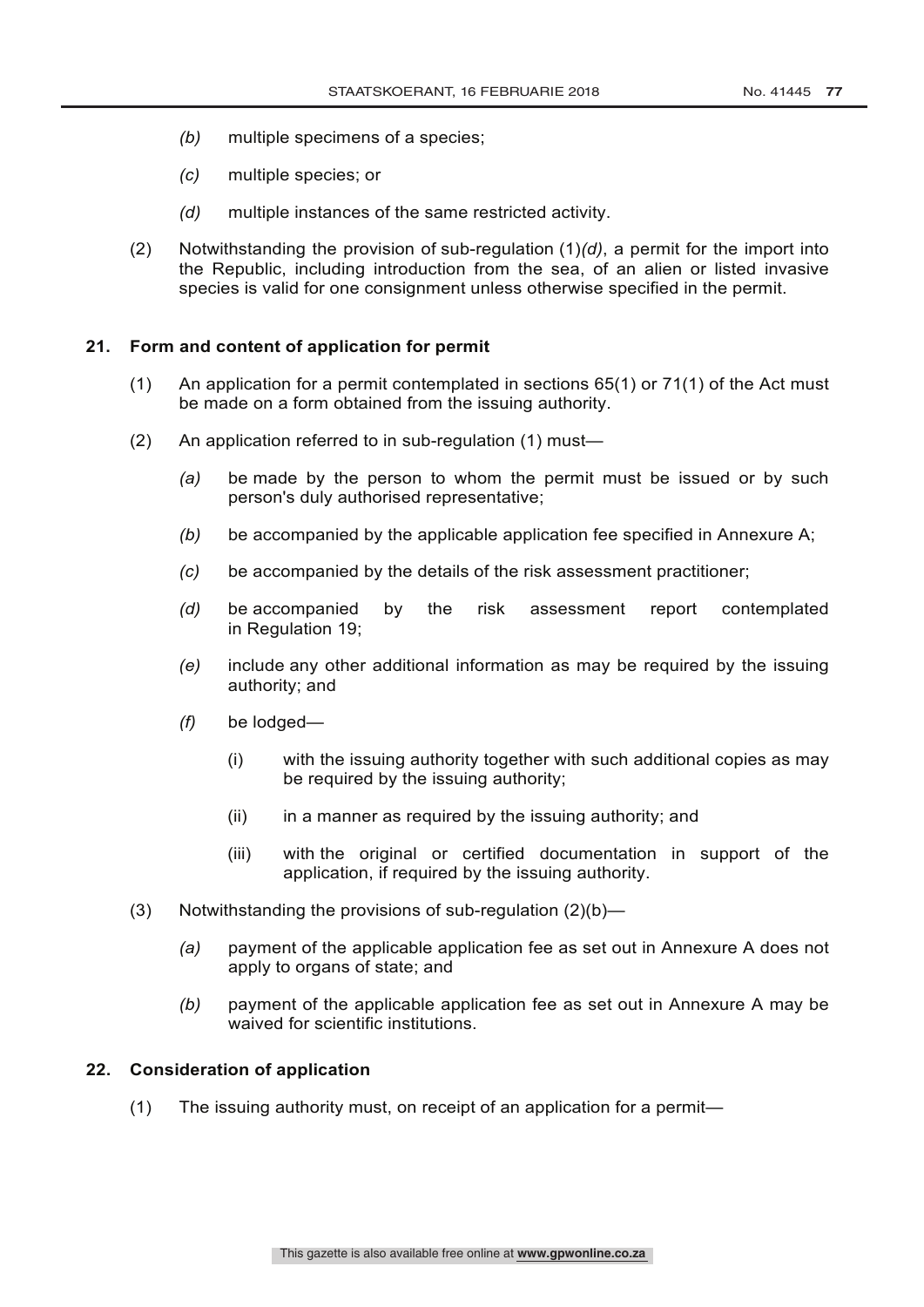- *(a)* request, within 30 working days of receipt of the application and the risk assessment report, such further information as the issuing authority may require;
- *(b)* notify any province that may be adversely affected by the proposed activity, of the application;
- *(c)* have regard to the contents of the risk assessment report accompanying the application;
- *(d)* consider the application and any objections that have been lodged with regard thereto by an MEC for Environmental Affairs;
- *(e)* conduct such inspections as may be appropriate; and
- *(f)* reach a decision in accordance with regulation 23.

## **23. Decision**

- (1) Subject to subregulation (5), a decision on an application for a permit must be made within 60 working days of receiving the risk assessment report or, where further information has been requested in terms of regulation 22(a), (d) or (e), within 30 working days of receiving such information or taking such action.
- (2) The issuing authority must—
	- *(a)* notify the applicant and any objectors contemplated in regulation 22(1)(d) to the application of the decision in writing; and
	- *(b)* if the application has been approved, issue a permit in the name of the person authorised to carry out the restricted activity.
- (3) The notification contemplated in sub-regulation  $(2)(a)$  must stipulate—
	- *(a)* the alien species or listed invasive species to which the application relates;
	- *(b)* whether the decision relates to a single specimen or to multiple specimens of the same alien species or listed invasive species; and
	- *(c)* the restricted activities involving the alien species or listed invasive species to which the application relates.
- (4) A permit may not be issued with retrospective effect.
- (5) Where the issuing authority for a permit in terms of these regulations, is also the authority for issuing any other authorisation for the same activity in terms of another law, the timeframes for making a decision in terms of such other law applies to a decision for a permit in terms of these regulations.

## **24. Permit conditions**

(1) In addition to any permit conditions imposed in terms of section  $88(2)(c)$  of the Act, the following conditions apply to all permits: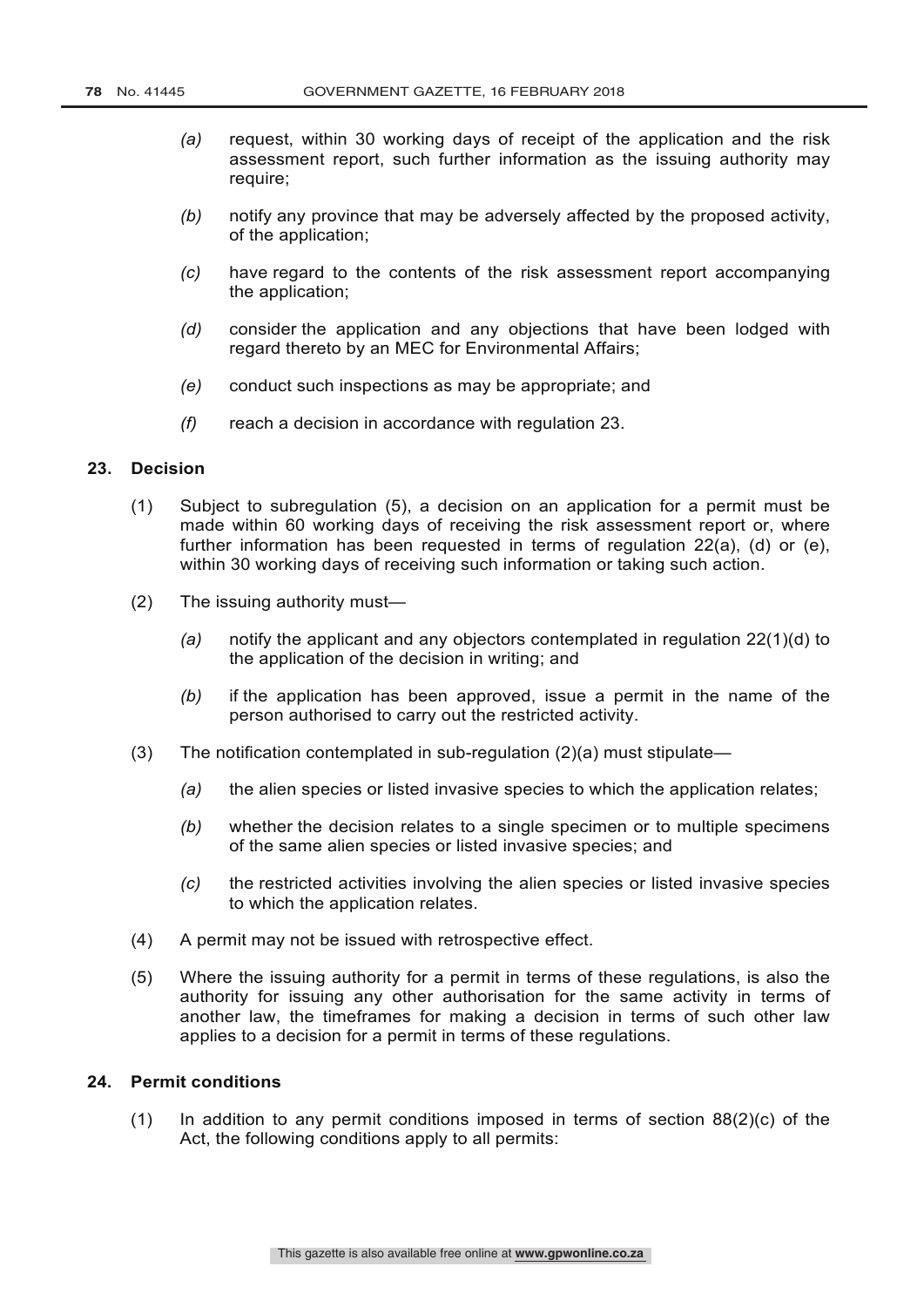- *(a)* The permit subject to regulations 31(2) and (3) may not be transferred to any other person; and
- *(b)* the holder of the permit must take all the necessary steps to prevent the escape and spread of the species, including the growth or spread of seeds or any other specimens of the species, outside the area for which the permit is issued, and must take all necessary steps to control any specimen that escapes or spreads.
- (2) The issuing authority may issue a permit to carry out a restricted activity involving a specimen of an alien or listed invasive species subject to conditions, including but not limited to, control methods determined by the issuing authority, including the use of sterile varieties or the concurrent introduction of biological control agents.

## **25. Special provisions for research, biological control, display purposes, and interbasin transfer**

- (1) Despite anything to the contrary in these regulations, a permit may be issued subject to permit conditions, to a scientific institution to carry out a restricted activity involving a specimen of an alien or listed invasive species, and must be issued under the conditions that the specimen must—
	- *(a)* be kept for identification or research purposes only;
	- *(b)* form part of a preliminary study into biological control methods; or
	- *(c)* form part of an effective biological control programme.
- (2) When issuing a permit for the specimens contemplated in sub-regulation (1), the issuing authority must determine—
	- *(a)* restrictions and conditions, including quarantine conditions and conditions for the prevention of escape, for the importation or the carrying out of other restricted activities involving the specimen;
	- *(b)* mechanisms for ensuring compliance with conditions determined in terms of sub-regulation 2(a);
	- (c) procedures to be followed in the event of a specimen contemplated in subregulation 1(a) escaping or failure to comply with the conditions determined in terms of sub-regulation 2(a); and
	- (d) restrictions and conditions for the release of the specimen into the wild.
- (3) Despite anything to the contrary in these regulations, a permit may be issued, subject to permit conditions, to a zoological or botanical institution to carry out a restricted activity involving a specimen of an alien or listed invasive species, including for display purposes.
- (4) A permit may not be issued in terms of sub-regulation (3) unless the relevant institution is able to demonstrate that an alien or listed invasive species cannot escape from the facility.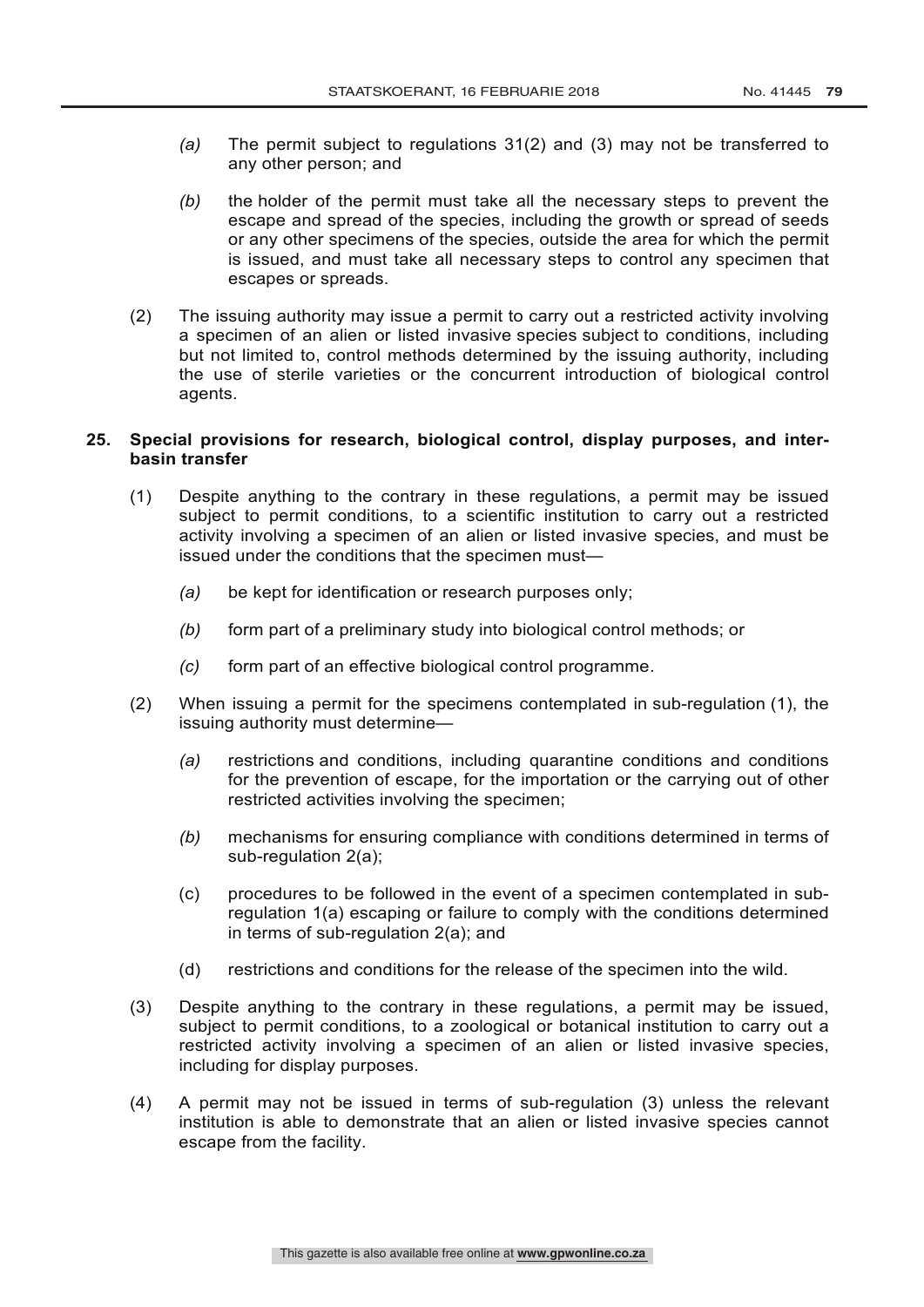(5) Despite anything to the contrary in these regulations, a permit may be issued, subject to permit conditions, for the transfer of a specimen of an alien or listed invasive species from one fresh-water system in which it occurs to another freshwater system in which it does not occur through a state inter-basin transfer scheme.

## **26. Form and content of permits**

- (1) A permit contemplated in regulation 23(2)(b) must—
	- *(a)* contain a unique permit number;
	- *(b)* specify—
		- (i) the name and identity number of the permit-holder;
		- (ii) the species to which the restricted activities relate;
		- (iii) the restricted activities for which the permit is issued;
		- (iv) the period for which the permit remains valid; and
		- $(v)$  the conditions subject to which the permit is issued; and
	- *(c)* contain the signature of the issuing authority which must be endorsed by means of an official stamp.

#### **27. Period of validity of permits**

- (1) A permit issued in terms of these regulations may be issued for a period not exceeding tem years from the date of its issue or renewal thereof, as the case may be.
- (2) Notwithstanding the provisions of sub-regulation (1), a permit may be issued for a period exceeding ten years, if it is issued—
	- *(a)* for a restricted activity that will be carried out by a scientific institution;
	- *(b)* in terms of an integrated permit and the other law to which the permit relates provides for a longer period; or
	- *(c)* to an applicant who is in possession of a valid authorisation in terms of section 22(1)(a) or (b) of the National Water Act, 1998 (Act No. 36 of 1998) or an aquaculture permit.
- (3) Notwithstanding the provisions of sub-regulation (1), the issuing authority may specify a period of validity which exceeds ten years, based on the recommendations in the risk assessment report.

## **28. Amendment of permits**

- (1) A permit may be amended for good reason as contemplated in section 93A of the Act, including by—
	- *(a)* adding or removing a condition;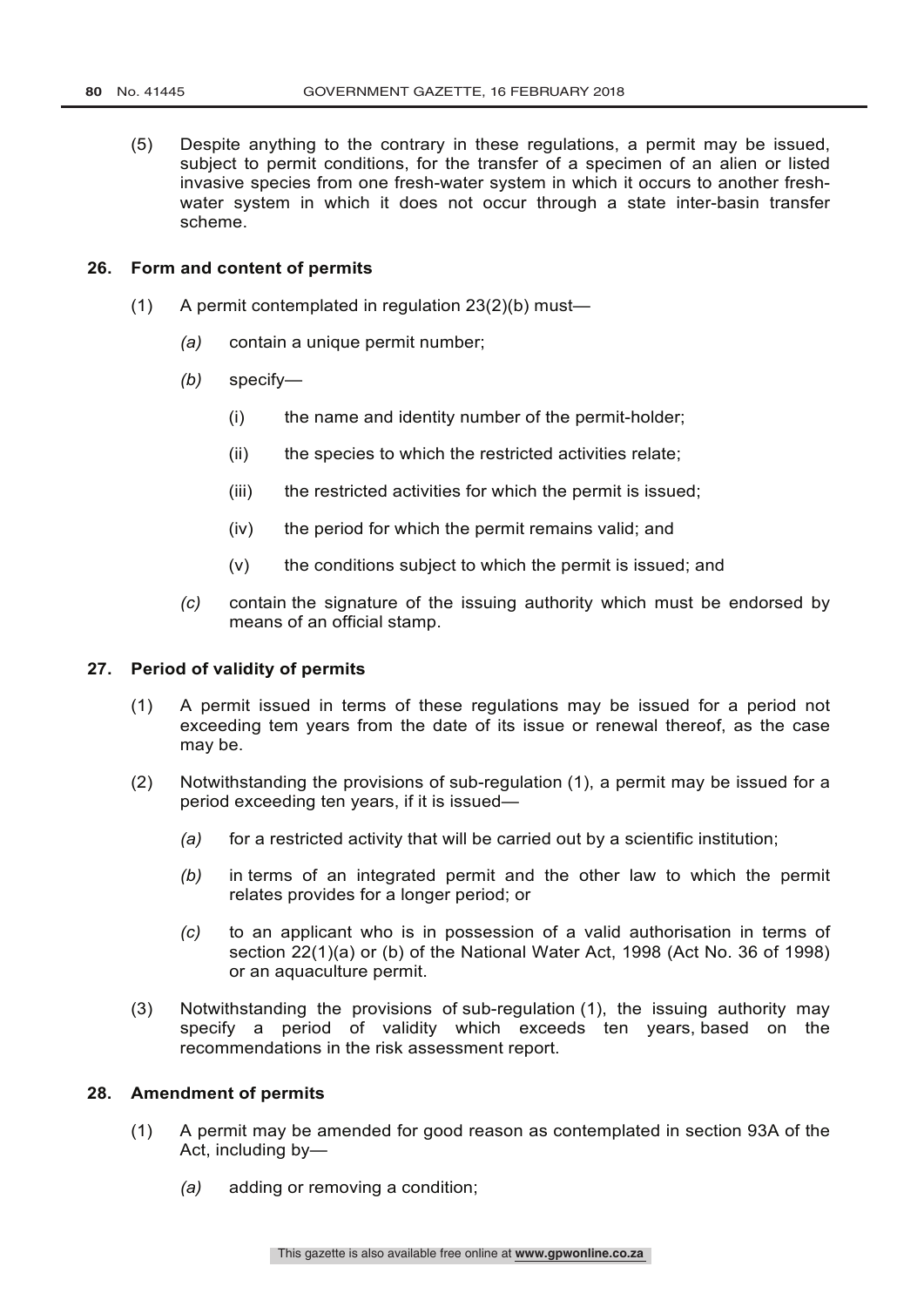- *(b)* amending a condition;
- *(c)* amending any detail on the permit; or
- *(d)* correcting a technical or editorial error on the permit.
- (2) An issuing authority which issued a permit may in addition to sub-regulation (1), amend the permit condition stipulated therein if information is obtained by the issuing authority indicating that the species or the restricted activity for which the permit was issued is likely to have a detrimental impact on biodiversity.
- (3) The issuing authority must, before amending a permit, notify the permit-holder in writing of its intention to do so and provide the permit-holder with an opportunity to make representations as to why the permit should not be amended.
- (4) The issuing authority must, if it decides to amend the conditions of the permit, after consideration of any representations made in terms of sub-regulation (3), notify the permit-holder in writing—
	- *(a)* of the decision to amend the conditions of the permit; and
	- *(b)* of the date upon which the amendment becomes effective.

#### **29. Return of cancelled permits**

A permit that has been cancelled in terms of section 93 of the Act must be returned to the issuing authority within 30 calender days of the date of cancellation.

## **30. Renewal of permits**

- (1) A permit-holder may apply for the renewal of a permit to the issuing authority who issued the permit.
- (2) An application contemplated in sub-regulation (1) must be—
	- *(a)* made at least 60 days before the expiry of the period for which the permit was issued;
	- *(b)* made on a form obtained from the issuing authority; and
	- *(c)* accompanied by the applicable renewal fee specified in Annexure A.
- (3) The provisions of regulation 24 apply to an application for the renewal of a permit.

## **31. Sale or transfer of alien and listed invasive species**

- (1) If a permit-holder sells a specimen of an alien or listed invasive species, the new owner of such specimen must apply for a permit in terms of Chapter 7 of the Act prior to acquiring such specimen.
- (2) Notwithstanding the provisions of sub-regulation (1), a landowner or occupier of land may transfer a permit issued in terms of these regulations to the new landowner or occupier of the same land specified in the permit.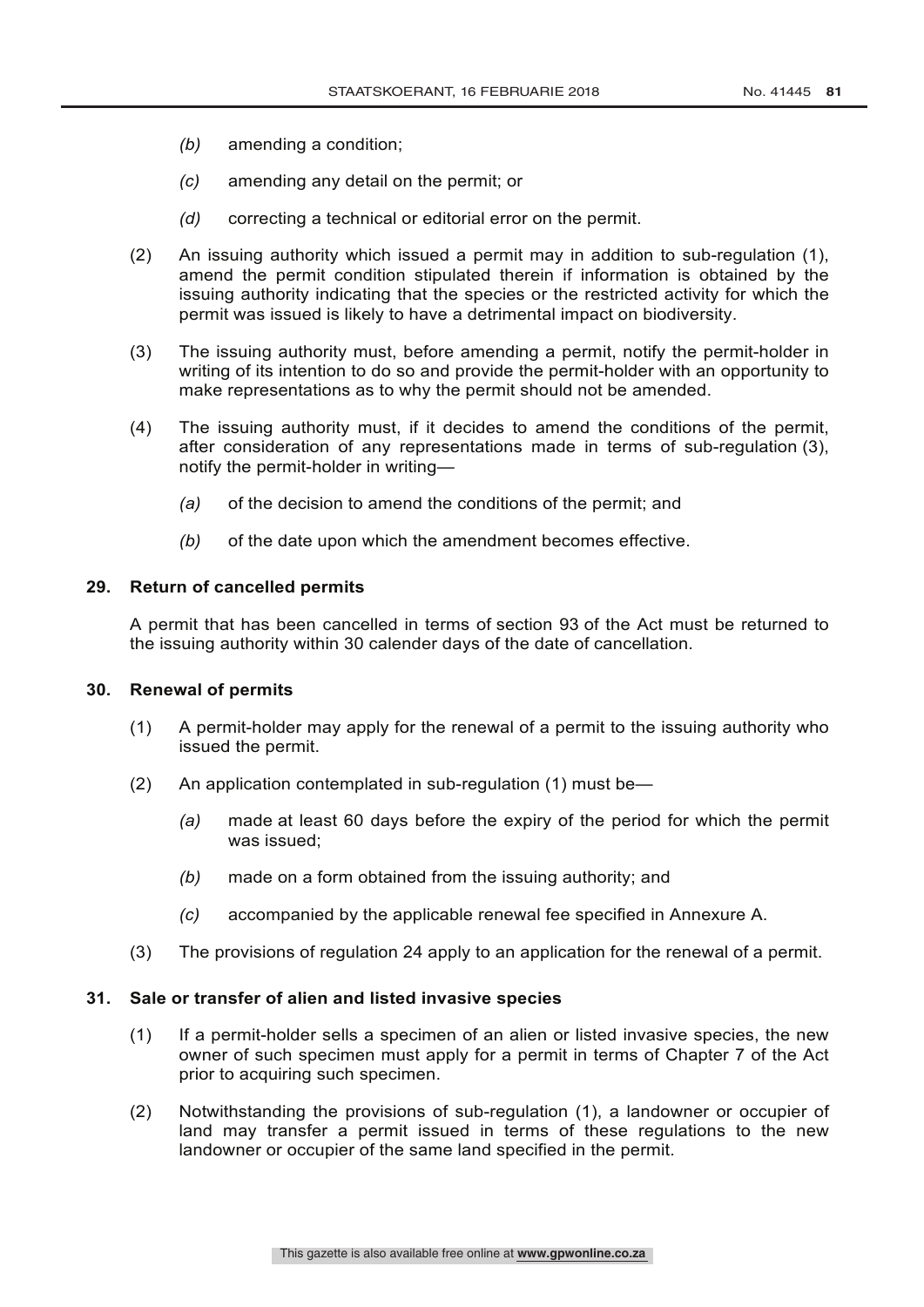(3) A new owner or occupier of the land contemplated in sub-regulation (2), must notify the issuing authority within 30 days of such transfer, after which the issuing authority must issue an amended permit in the name of the new landowner or occupier, subject to any other conditions or amednments which may be required.

## **CHAPTER 8 EMERGENCY SUSPENSION**

#### **32. Emergency suspension of permits**

- (1) An issuing authority may suspend the operation of a permit if-
	- *(a)* it is necessary in order to control or eradicate a particular alien or listed invasive species;
	- *(b)* the carrying out of the restricted activity permitted in terms thereof poses an immediate significant threat to the environment; or
	- *(c)* the alien or listed invasive species pose an immediate significant threat to the environment.
- (2) Notice of the suspension of a permit must be in writing and must be served on—
	- *(a)* the permit-holder; or
	- *(b)* any other person acting on behalf of the permit-holder.
- (3) A suspension will be effective immediately upon notification, unless otherwise stated in the notice.
- (4) An issuing authority must, within 21 calender days of suspending a permit, initiate proceedings in terms of regulation 28 to amend the permit in order to address the cause of the emergency or may cancel a permit in terms of section 93 of the Act.
- (5) A suspension will remain in force until the finalisation of proceedings in terms of regulation 28 or section 93 of the Act.

#### **CHAPTER 9 COMPLIANCE AND ENFORCEMENT**

#### **33. Requests for directives**

- (1) A request to issue a directive in terms of section 74(1) of the Act must be on a form that corresponds substantially with Annexure B.
- (2) A competent authority may waive any of the information required in Annexure B.

## **34. Withdrawal of directives**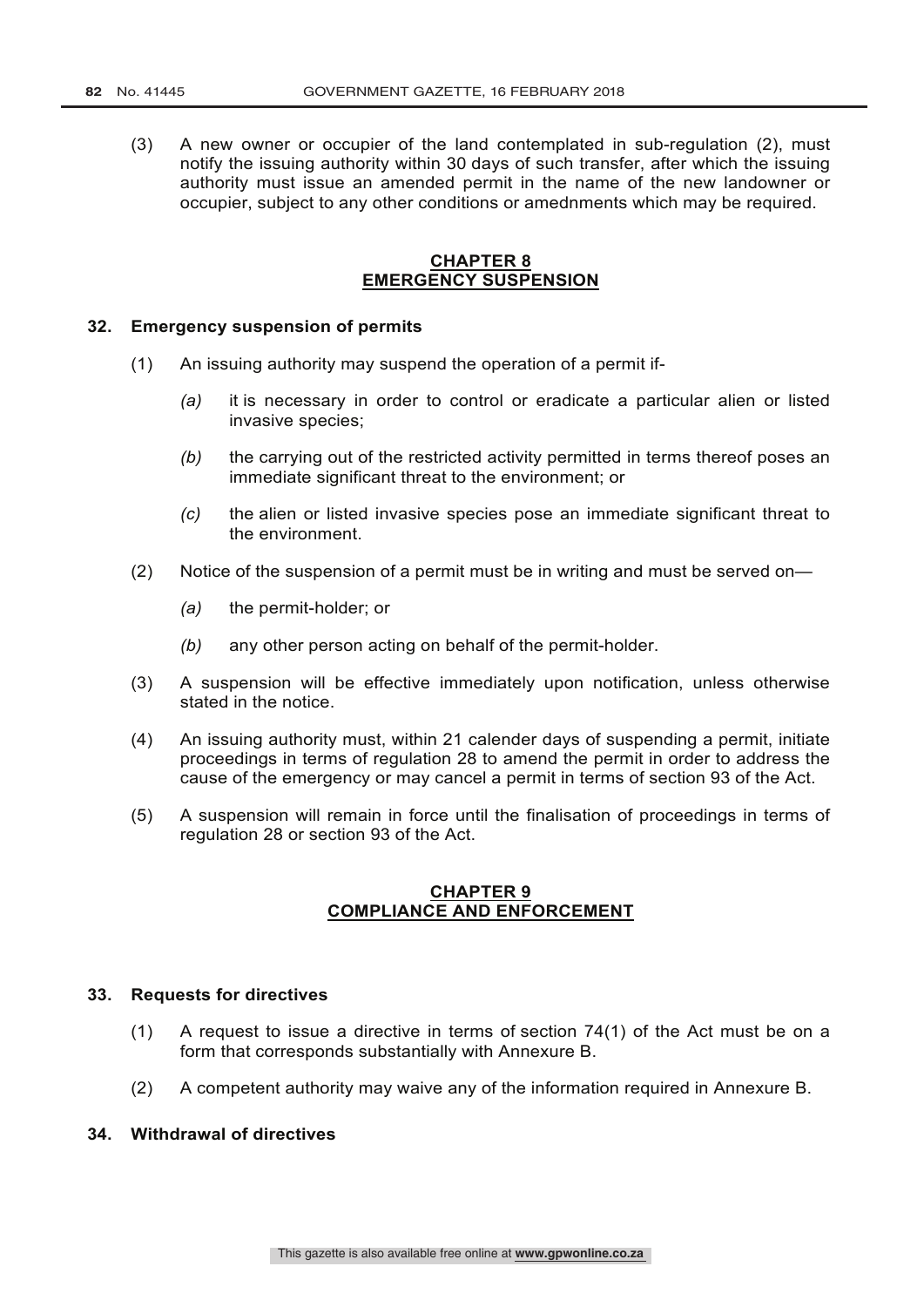A directive issued under section 69(2) or section 73(3) of the Act may be withdrawn in writing by the competent authority if the circumstances giving rise to the issue of the directive no longer exist.

## **35. Limitation of liability**

Section 49 of the National Environmental Management Act applies to any action taken in terms of these regulations.

## **36. Offences and penalties**

- (1) Any offence committed in terms of section 101 of the Act must, upon conviction, carry the penalties referred to in section 102 of the Act.
- (2) Any person who contravenes or fails to comply with a provision of regulations 2(2) to (3), 3(2) to (5), 4(2) to (5), 5(2), 6, 7(1), 7(3), 8, 9, 12(1), 12(4), 17(1), 17(3), 17(4), 18, 24(1), 29, 31(1) and 31(3), is guilty of an offence and is liable, on conviction, to—
	- *(a)* a fine not exceeding five million rand, and in the case of a second or subsequent conviction, to a fine not exceeding R10 million; or
	- *(b)* imprisonment for a period not exceeding 5 years and in the case of a second or subsequent conviction, to imprisonment not exceeding 10 years; or
	- *(c)* to both such fine and imprisonment.

## **CHAPTER 10 REPEAL AND SHORT TITLE**

## **37. Repeal**

The Alien and Invasive Species Regulations, 2014 published in *Government Gazette* No. 37885, Notice No R598 of 1 August 2014, are hereby repealed.

#### **38. Short title and commencement**

These Regulations are called the *Alien and Invasive Species Regulations*, 2017 and take effect within 30 days of publication in the *Gazette*.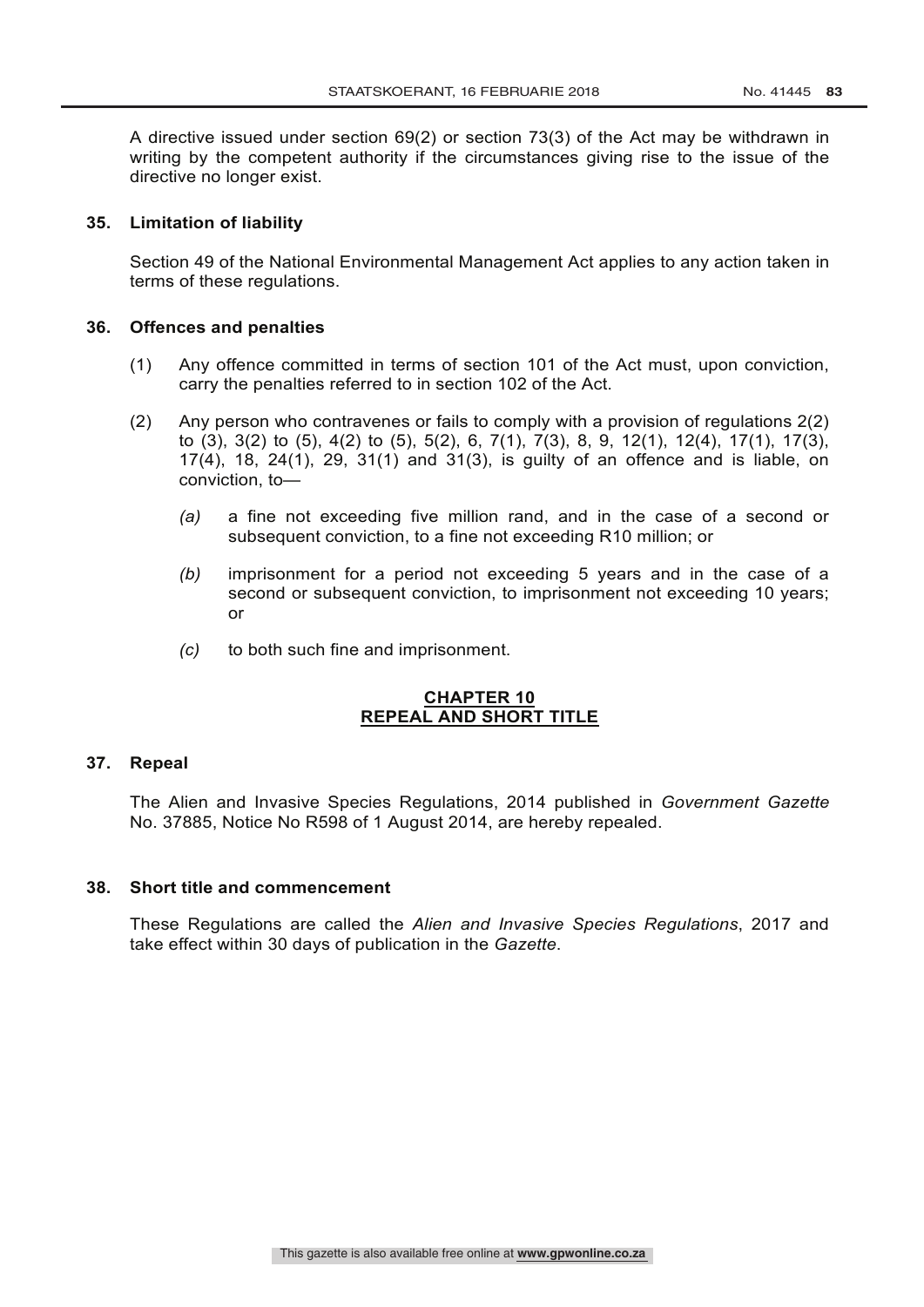## **ANNEXURE A**

## **FEES**

# **Fees in connection with the application for alien and listed invasive alien species permits in terms of the National Environmental Management: Biodiversity Act, 2004**

## **Explanatory Note:**

*In terms of section 97(1)(f)(ii) of the Act, and in terms of the National Environmental Management Act, 1998, the Minister may prescribed the fees to be paid in connection with the lodging and consideration of applications for permits and appeals*

|                | & | Listed | Invasive | Activity                         | Fee     |
|----------------|---|--------|----------|----------------------------------|---------|
| Alien          |   |        |          | <b>Import into the Republic</b>  | R200.00 |
| <b>Species</b> |   |        |          | <b>All restricted activities</b> | R100.00 |
|                |   |        |          | <b>Renewal of permit</b>         | R50.00  |
|                |   |        |          | <b>Appeals</b>                   | R50.00  |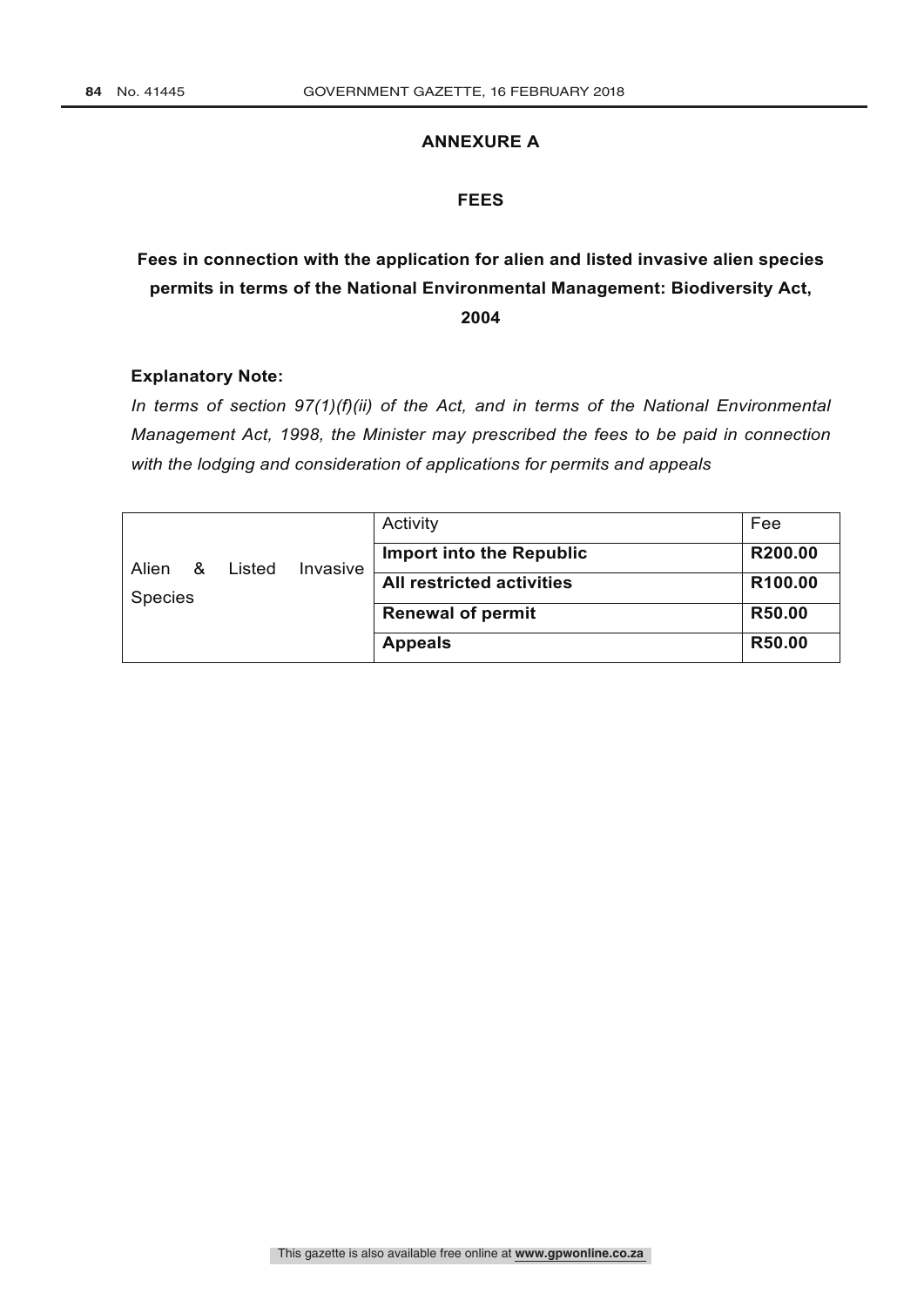## **ANNEXURE B**

# **Request to issue a directive in terms of section 74(1) of the National Environmental Management: Biodiversity Act for a listed invasive species**

## **Explanatory Note:**

*In terms of section 74(1) of the Act, any person may request the Minister, in writing, to issue a directive in terms of section 73(3) of the Act.*

## **For official use:**

Reference number: Date:

## **1. DIRECTIVE REQUESTED BY:**

| <b>Full name</b>           |            |           |  |      |
|----------------------------|------------|-----------|--|------|
| <b>Identity number</b>     |            |           |  |      |
| <b>Physical</b>            |            |           |  |      |
| address                    |            |           |  |      |
|                            |            |           |  | Code |
| <b>Postal address</b>      |            |           |  |      |
|                            |            |           |  | Code |
| <b>Telephone</b><br>number | $(1+27)$ ( | $\lambda$ |  |      |
| Fax number                 | $(+27)$ (  | $\lambda$ |  |      |
| <b>Cellular</b><br>number  | $(+27)$ (  |           |  |      |
| <b>E-mail address</b>      |            |           |  |      |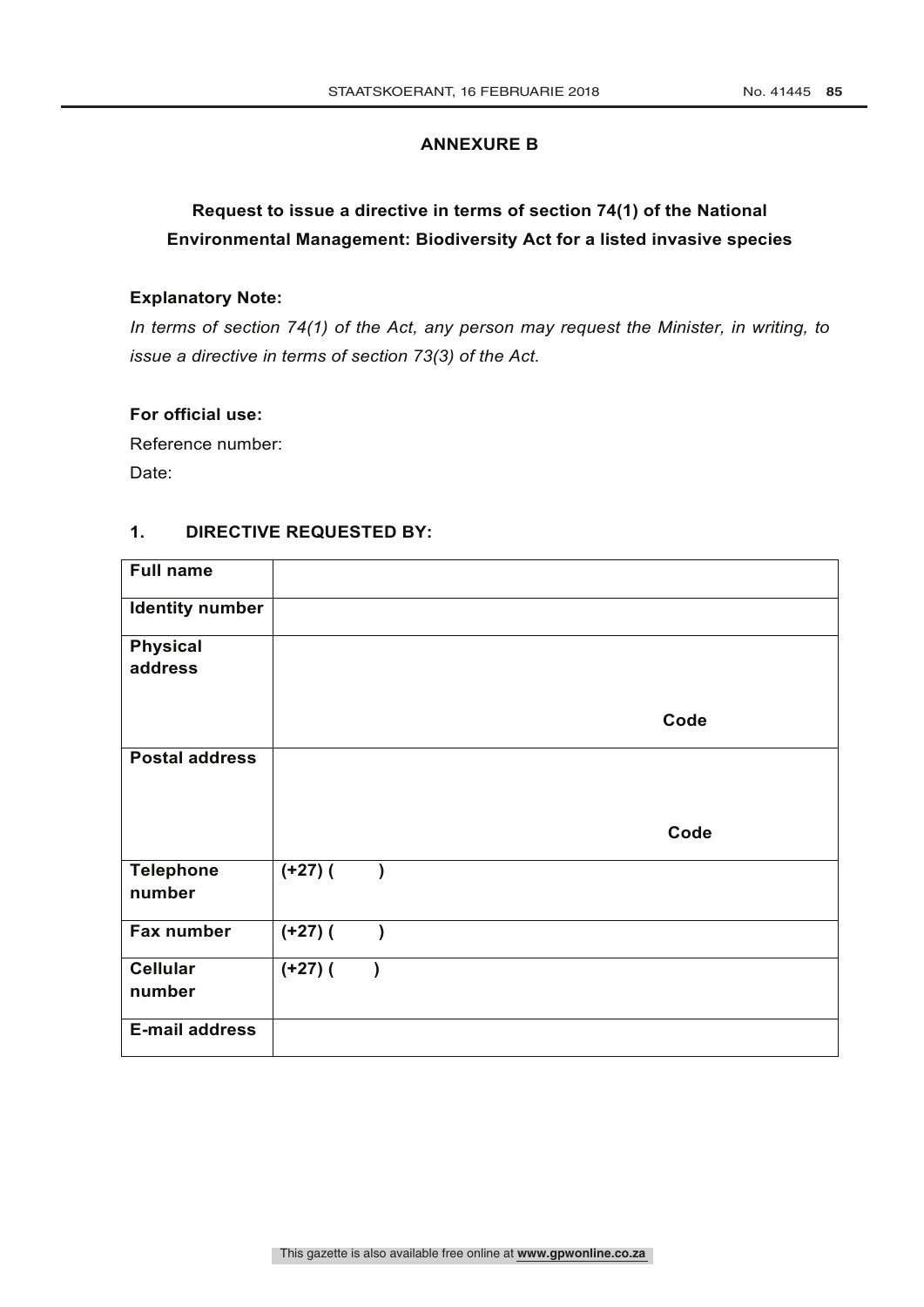#### **2. DIRECTIVE TO BE ISSUED TO**

Name:

………………

………………………………………………………………………………………………………

## **2.1 SITE AND SPECIES DETAILS**

2.1.1Name (if applicable), province/magisterial district, erf number or physical address:

…………………………………………………………………………………………………….... .................................. …………………………………………………………………………………………………….... ................................... ………………………………………………………………………………………………………

………………………….

2.1.2Listed invasive species involved (Attach list if space is insufficient):

Scientific name: ……………………………………………..……………………………………………………… ……. Common name:

……………………………..……………………………………………….................................. ......

## **2.2 REASONS FOR REQUEST** (Choose whichever is applicable)

2.2.1 Contravention of permit requirements in terms of section 71(1) of the Act and/or associated permit conditions?

| If yes, substantiate:                                                                     | Yes i | No |
|-------------------------------------------------------------------------------------------|-------|----|
| 2.2.2 Contravention of notification requirements in terms of section 73(2)(a) of the Act? |       |    |
| If yes, substantiate. Yes No                                                              |       |    |